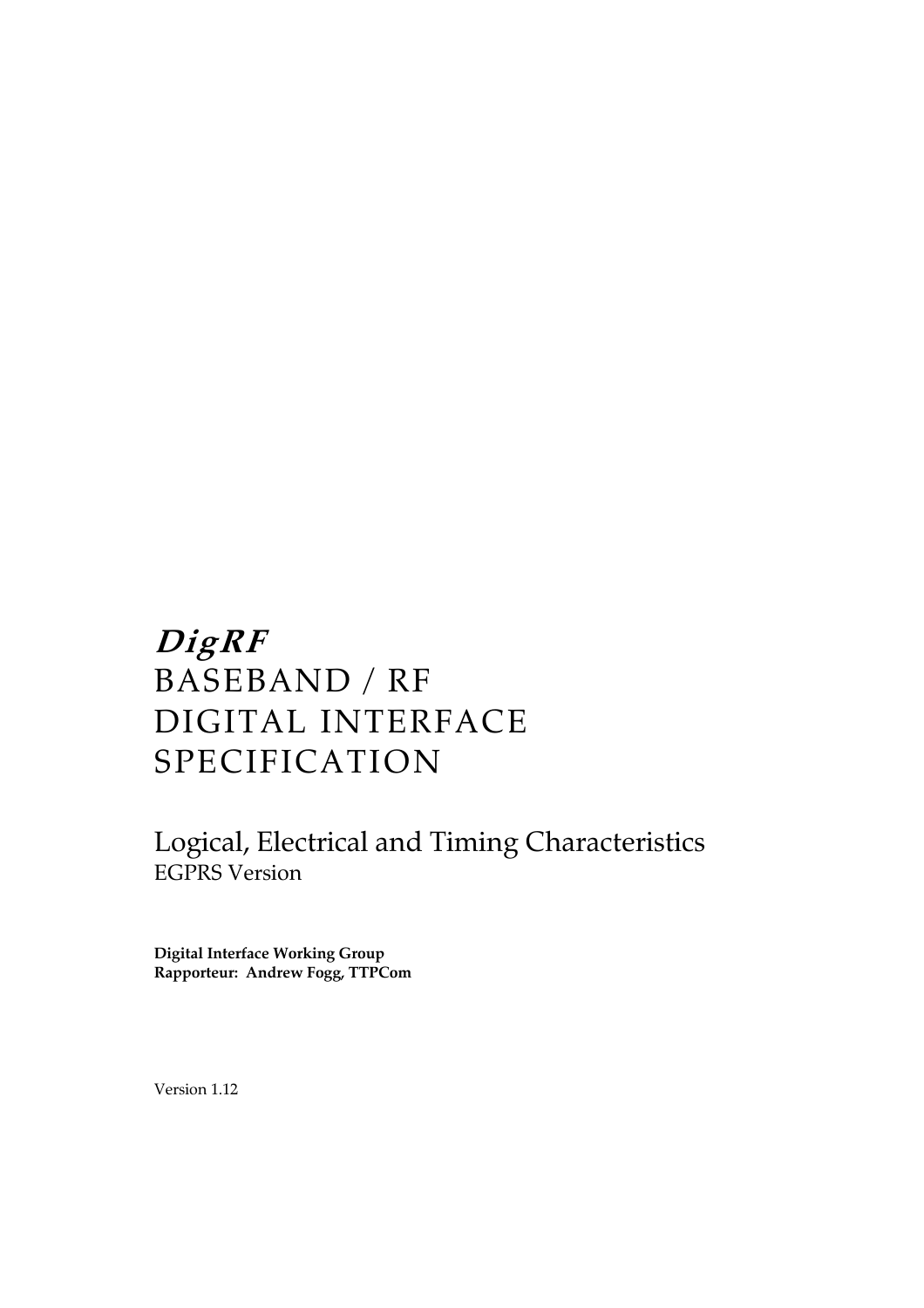# **REVISION HISTORY**

| Version | Change Summary                                                                                                                                                                                                                                                                              | Date       | Author |
|---------|---------------------------------------------------------------------------------------------------------------------------------------------------------------------------------------------------------------------------------------------------------------------------------------------|------------|--------|
| 0.01    | Created                                                                                                                                                                                                                                                                                     | 09.08.2002 | AF     |
| 0.02    | Corrections, timing diagrams added                                                                                                                                                                                                                                                          | 20.09.2002 | AF     |
| 0.03    | Input from meeting on 25.09.2002 added                                                                                                                                                                                                                                                      | 30.09.2002 | AF     |
| 0.04    | Timing information included, diagrams<br>updated following email discussion                                                                                                                                                                                                                 | 22.10.2002 | AF     |
| 0.05    | Updated following meeting on 06.11.2002.<br>Text corrected in places, DigRF<br>name<br>adopted, diagrams added, timing details<br>clarified and shown on diagrams, voltage<br>levels<br>amended, copyright references<br>removed, other small clarifications.                               | 08.11.2002 | AF     |
| 0.06    | Further updates from email comments on<br>Mostly clarifications, also<br>v0.05.<br>$12$ -bit<br>samples at 4 per symbol made mandatory in<br>BB, Strobe signal assertion fixed at $\frac{1}{4}$ symbol<br>period, load conditions for timing specs<br>defined. Logo page still to be added. | 05.12.2002 | AF     |
| 0.07    | Logo page added, Section 2 reworded                                                                                                                                                                                                                                                         | 05.02.2003 | AF     |
| 0.08    | Updated following meeting on 10.04.2003.<br>Hitachi<br>$\rightarrow$<br>Renesas<br>change,<br>RxTxEn<br>behaviour modified, mandatory bits per<br>sample and OSR amended, preamble symbol<br>capability added, other small clarifications.                                                  | 11.04.2003 | AF     |
| 0.09    | Final draft prior to publication following<br>review. Minor clarifications.                                                                                                                                                                                                                 | 03.06.2003 | AF     |
| 1.00    | First published version                                                                                                                                                                                                                                                                     | 11.06.2003 | AF     |
| 1.01    | Motorola and SiLabs rejoined Working Group                                                                                                                                                                                                                                                  | 05.09.2003 | AF     |
| 1.1     | Timing specs and loadings amended, Tx and<br>Ctrl operation adjusted, pulldowns added to<br>bidirectional signals, figure 1 improved,<br>polarity constraint on Rx padding bits<br>removed, minor editorial fixes.                                                                          | 09.12.2003 | AF     |
| 1.11    | Changes agreed in meeting of 11 Feb 2004<br>Mostly editorial, but discontinuous<br>made.<br>RxTxEn in Stream Tx mode added.                                                                                                                                                                 | 17.02.2004 | AF     |
| 1.12    | Editorial corrections, Fig 7 updated; published                                                                                                                                                                                                                                             | 20.02.2004 | AF     |
|         |                                                                                                                                                                                                                                                                                             |            |        |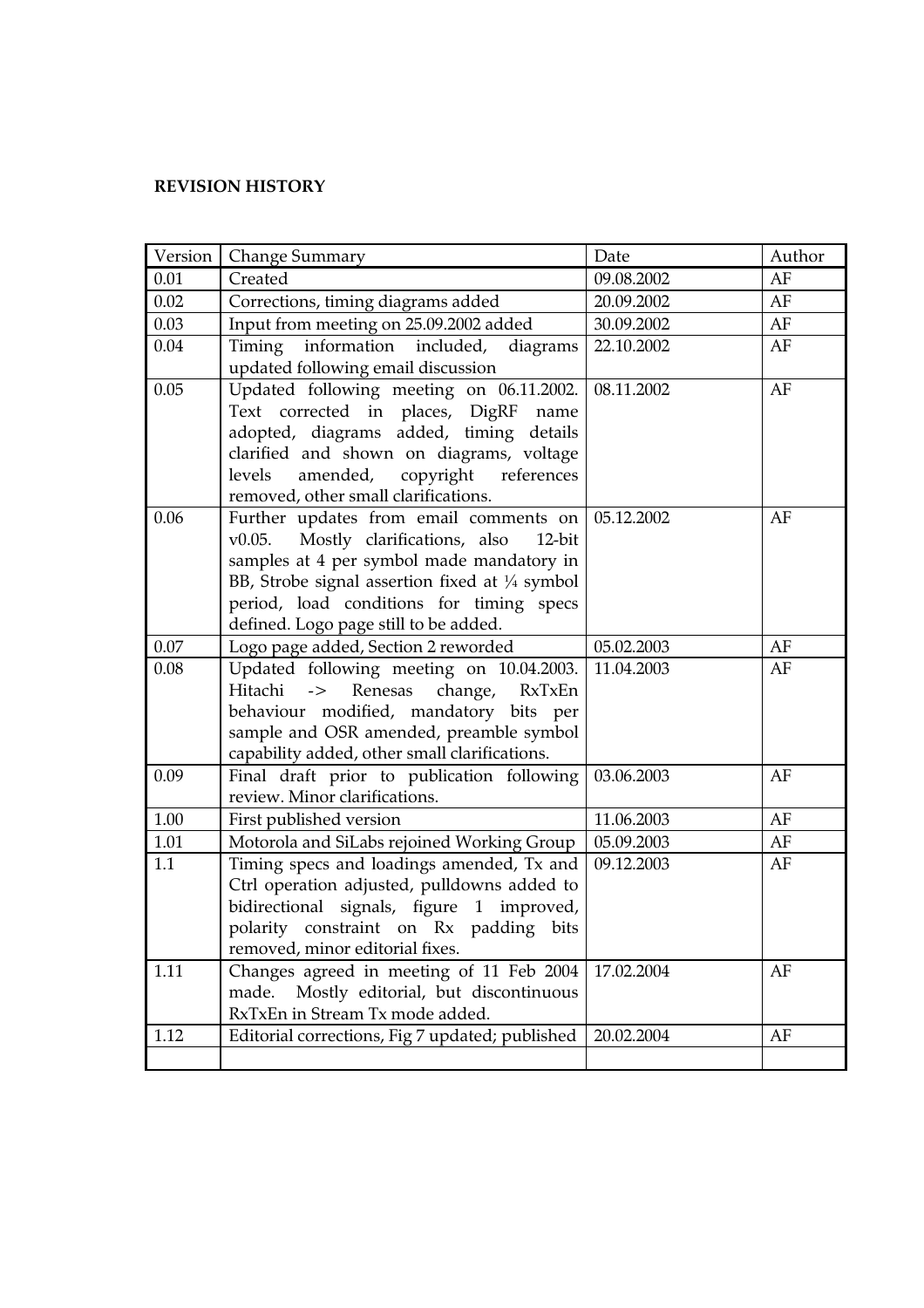# CONTENTS PAGE

| 1 |                  | <b>INTRODUCTION</b>                | $\mathbf 2$    |
|---|------------------|------------------------------------|----------------|
|   | 1.1              | Background                         | 2              |
|   | 1.2              | Purpose                            | $\mathbf{2}$   |
|   | 1.3              | Scope                              | $\mathfrak{Z}$ |
|   | 1.4              | References                         | 3              |
| 2 |                  | <b>WORKING GROUP AND TERMS</b>     | $\overline{4}$ |
|   | 2.1              | <b>Working Group</b>               | $\overline{4}$ |
|   | $2.2\phantom{0}$ | Terms of Use of this Specification | 4              |
|   | 2.3              | Disclaimer                         | $\overline{4}$ |
|   | $2.4\,$          | Source and Validity                | 5              |
|   | 2.5              | Corrections and Improvements       | 5              |
| 3 |                  | <b>INTERFACE OVERVIEW</b>          | 6              |
|   | 3.1              | Description                        | 6              |
|   | 3.2              | Rx/Tx Data Interface               | 7              |
|   | 3.3              | Control Interface                  | 7              |
|   | 3.4              | Master Clock Interface             | 7              |
|   | 3.5              | <b>Interface Configurability</b>   | 7              |
| 4 |                  | DETAILED SPECIFICATION             | 9              |
|   | 4.1              | <b>General Definitions</b>         | 9              |
|   | 4.2              | Rx/Tx Data Interface               | 9              |
|   |                  | 4.2.1<br>RxTxData Signal           | 9              |
|   |                  | RxTxEn Signal<br>4.2.2             | $10\,$         |
|   |                  | Tx Stream Mode<br>4.2.3            | 12             |
|   |                  | 4.2.4<br><b>Tx Block Mode</b>      | 14             |
|   |                  | 4.2.5<br>Rx Mode                   | 15             |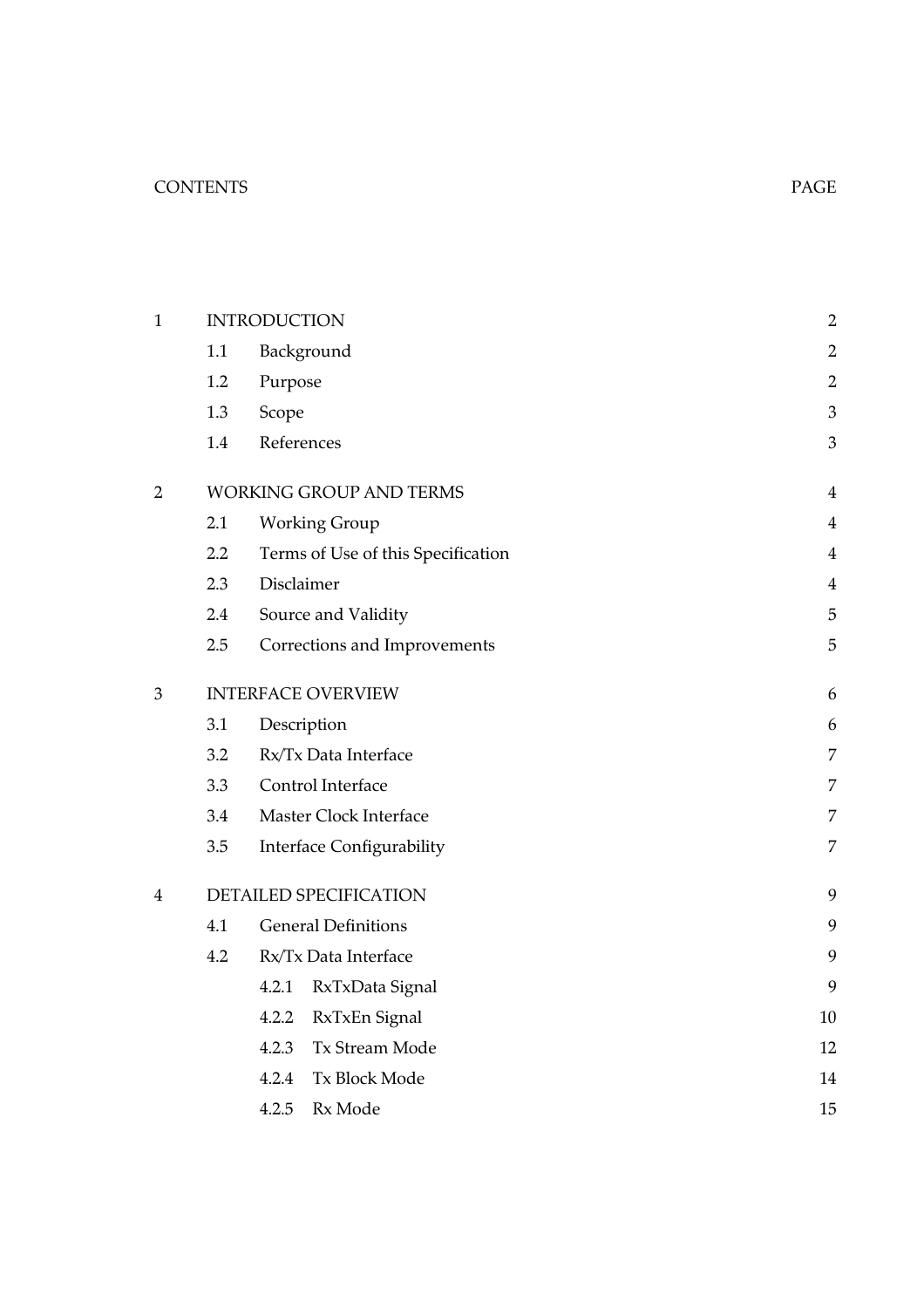# CONTENTS PAGE

|   |     | 4.2.6 | Reference Clock               | 18     |
|---|-----|-------|-------------------------------|--------|
|   | 4.3 |       | Control Interface             | 18     |
|   |     | 4.3.1 | CtrlData Signal               | 18     |
|   |     | 4.3.2 | CtrlEn Signal                 | 20     |
|   |     | 4.3.3 | CtrlClk Signal                | 21     |
|   |     | 4.3.4 | Strobe Signal                 | 23     |
|   | 4.4 |       | Master Clock Interface        | 24     |
|   |     |       | 4.4.1 SysClk Signal           | $24\,$ |
|   |     | 4.4.2 | SysClkEn Signal               | 25     |
| 5 |     |       | <b>IMPLEMENTATION ASPECTS</b> | 26     |
|   | 5.1 |       | Logic Levels and Thresholds   | 26     |
|   | 5.2 |       | Digital Filter Bypass         | 27     |
|   | 5.3 |       | Digital Filter Implementation | 27     |
|   | 5.4 |       | Tx Buffer Mode                | 27     |
| 6 |     |       | <b>FUTURE DEVELOPMENT</b>     | 28     |
|   | 6.1 | 2.5G  |                               | 28     |
|   | 6.2 | 3G    |                               | 28     |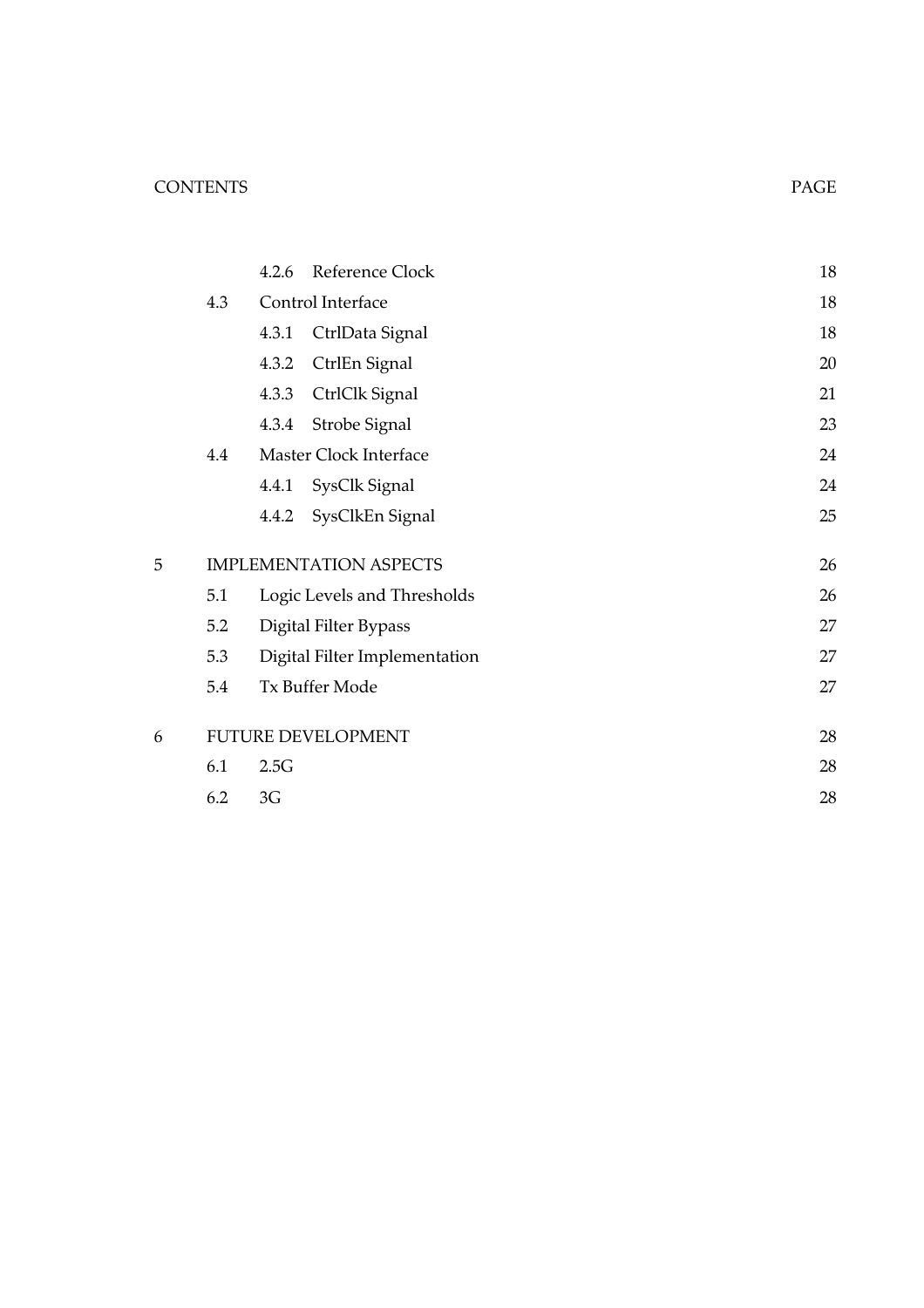











INTRODUCTION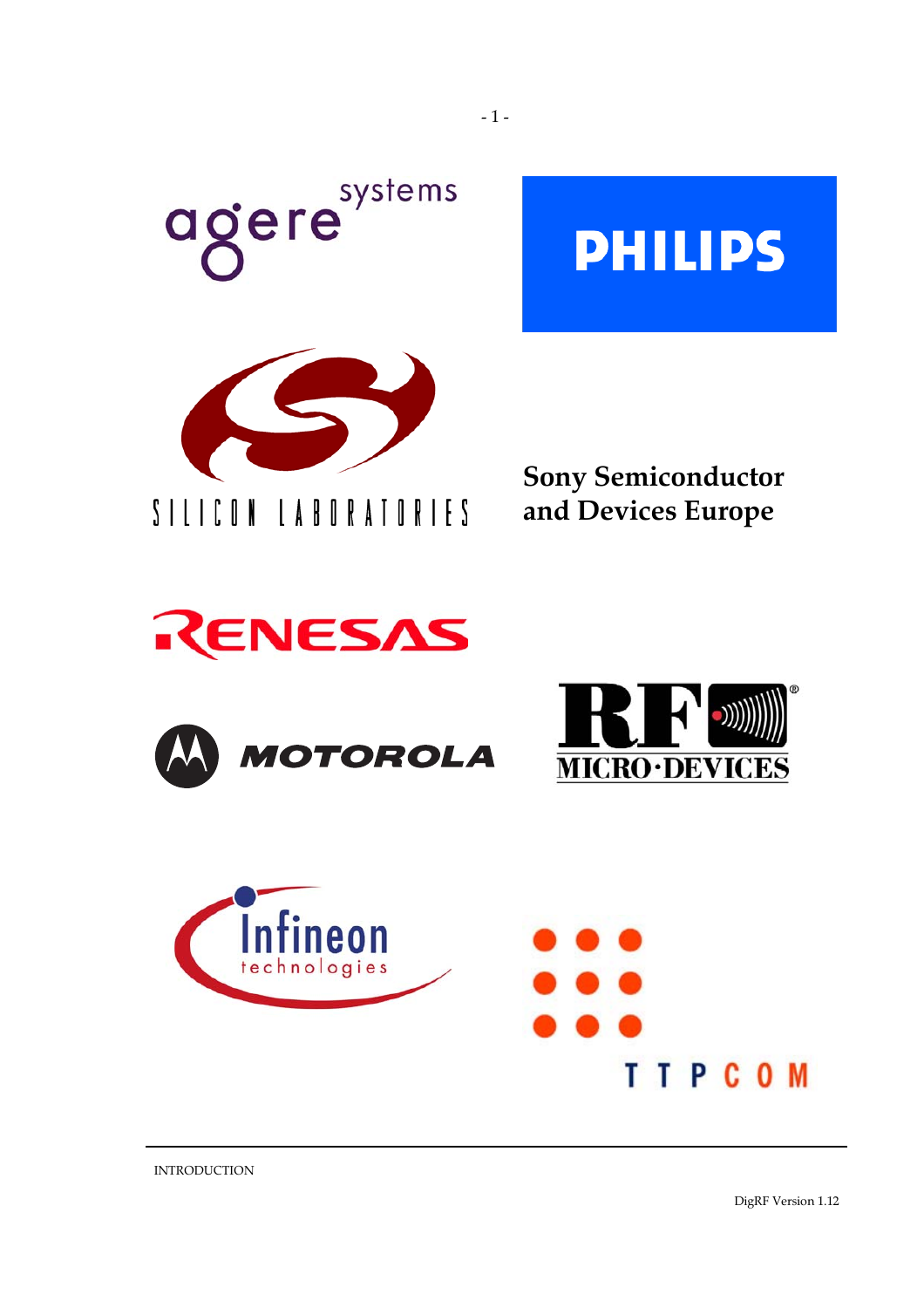#### <span id="page-5-0"></span>**1 INTRODUCTION**

#### **1.1 Background**

During the 1990s, silicon process considerations motivated a partitioning of the main functions of a GSM transceiver into three chips; baseband, mixed signal and RF. The analog interface between the mixed signal and RF devices evolved into a de facto standard of differential transmit and receive in baseband IQ format (sometimes multiplexed to save pins), together with analog AFC and PA power control. Improving silicon process technology and cost considerations are now motivating a new partitioning into just two chips, with some of the mixed-signal functions moving into the RF IC and others into the baseband. This new partitioning requires a digital interface, and it is clear that it would be helpful if this were to be a freely published standard. With this in mind a Working Group was formed to develop a suitable specification and place it in the public domain, in the hope that if it is supported by enough companies it will become the de facto standard for future chipsets. This document is that specification.

#### **1.2 Purpose**

The purpose of this document is to describe the logical, electrical and timing characteristics of the "DigRF" Digital BB/RF Interface with sufficient detail to allow physical implementation of the interface, and with sufficient rigour that implementations of the interface from different suppliers are "plug and play" compatible at the physical level. This version of the document addresses 2G/2.5G GSM (E-GPRS) implementations; later versions will extend the coverage to other standards and 3G.

Every effort has been made to retain flexibility where this does not compromise compatibility or cost, thus leaving many design choices within the baseband and RF IC implementations. The interface has been designed to support both direct conversion and near-zero-IF radios and location of the receive-path digital filter in either the baseband or the RF IC. On the Tx side, the RF IC may or may not contain a transmit data buffer.

These last two choices do mean that there are a few different "flavours" of the standard, but the number of possibilities has been kept to a minimum, and most problems arising from them can be avoided by the implementation of (for instance) a digital filter bypass mechanism (whenever a digital filter is provided in the baseband), or a Tx buffer bypass mechanism, so that at expense of a little redundant silicon almost any pair of RF and baseband chips compliant with this specification can be configured to work together.

**INTRODUCTION**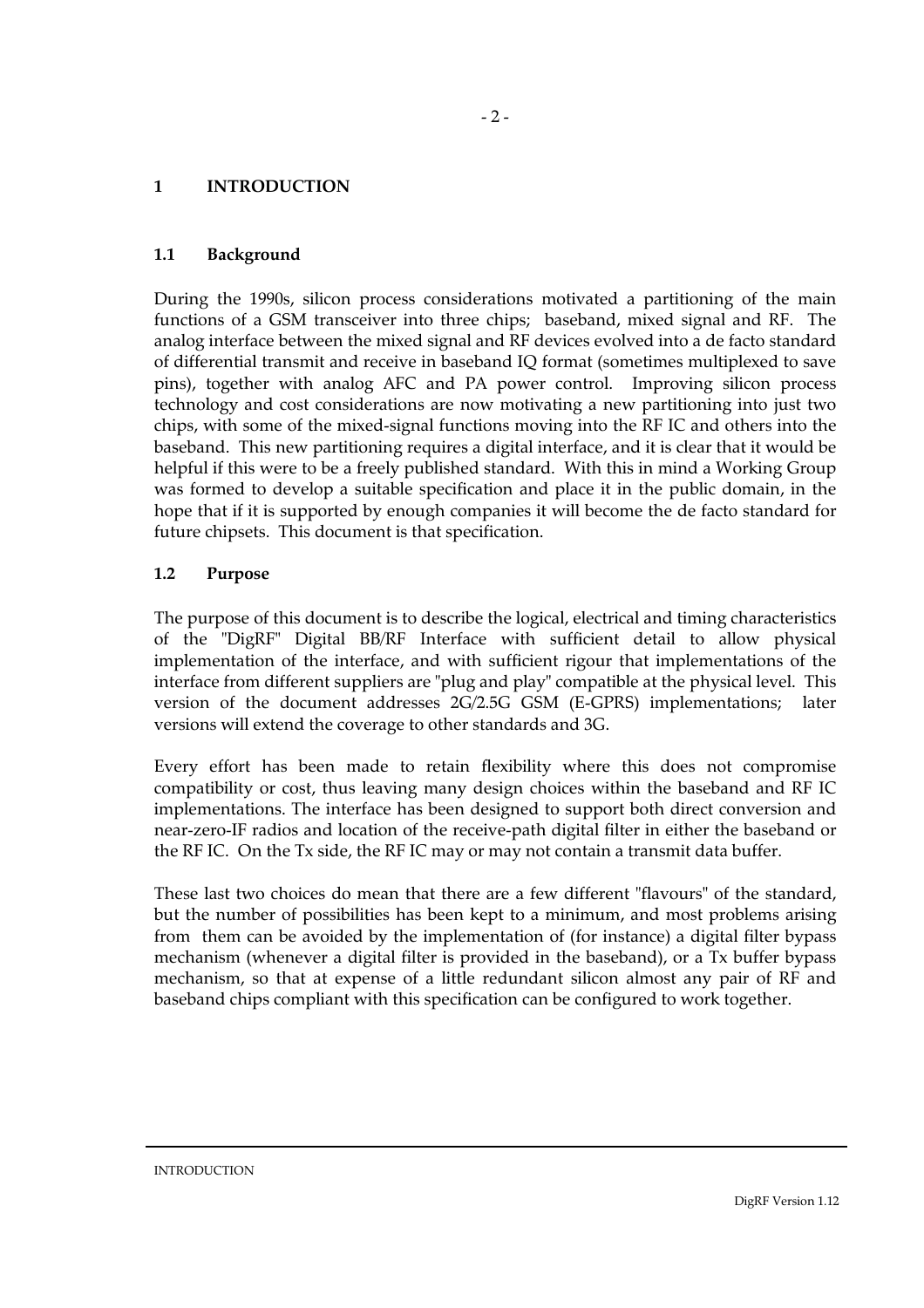#### <span id="page-6-0"></span>**1.3 Scope**

This specification confines its attention to the physical interface between the baseband and the RF IC. It does not prescribe anything within either chip, save for the minimum necessary to ensure compatibility at the physical level. For instance, the serial control interface between baseband and RF IC is assumed to be register-based, but nothing is specified about the address allocation or data length and the interface definition allows great flexibility in this. Similarly, the receive sample interface has extensive configuration options so that the form of the interface does not dictate the implementation of the RF IC receive chain. The intention is to leave chip designers the freedom to seek competitive advantage within the chips, while ensuring that chips compliant with this specification can always work together when correctly configured.

# **1.4 References**

[1] GSM 05.10, Radio Subsystem Synchronisation (section 6.4 in version 7.1.0, or equivalent in later versions)

[2] GSM 05.04, Modulation (section 3.2 in version 8.0.0, or equivalent in later versions)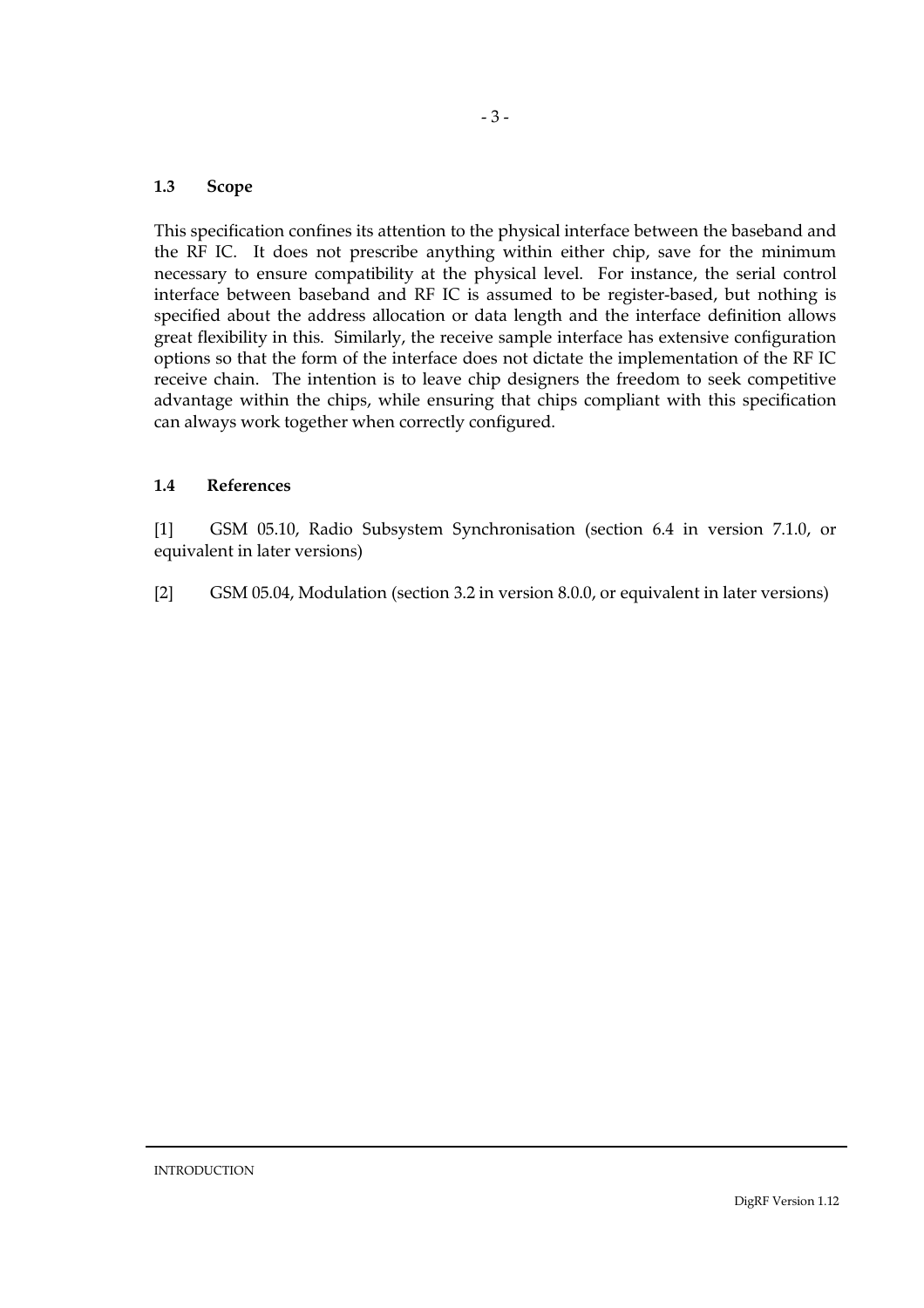### <span id="page-7-0"></span>**2 WORKING GROUP AND TERMS**

#### **2.1 Working Group**

The Working Group consists of representatives of the following companies (in alphabetical order, no priority implied):

Agere Systems Infineon Technologies Motorola Philips Semiconductors Renesas Technology Corp. RF Micro Devices Silicon Laboratories Sony Semiconductor and Electronic Solutions Division TTPCom Limited

TTPCom acted as rapporteur for the development and drafting of the standard.

#### **2.2 Terms of Use of this Specification**

The Working Group, as a group, makes no charge for the use of this standard by designers and manufacturers. No rights to the content of the standard accrue to the user. This specification is provided "as is", and users employ it at their own risk.

# **2.3 Disclaimer**

No guarantee is made or implied by the member companies of the Working Group jointly or severally that this document does not infringe any Intellectual Property rights. If any infringement occurs and is pursued, each user of the specification must make their own commercial arrangements with the IP holder. The Working Group companies accept no liability of any kind arising from the use of this specification, to the extent that such exclusion is allowed by applicable law.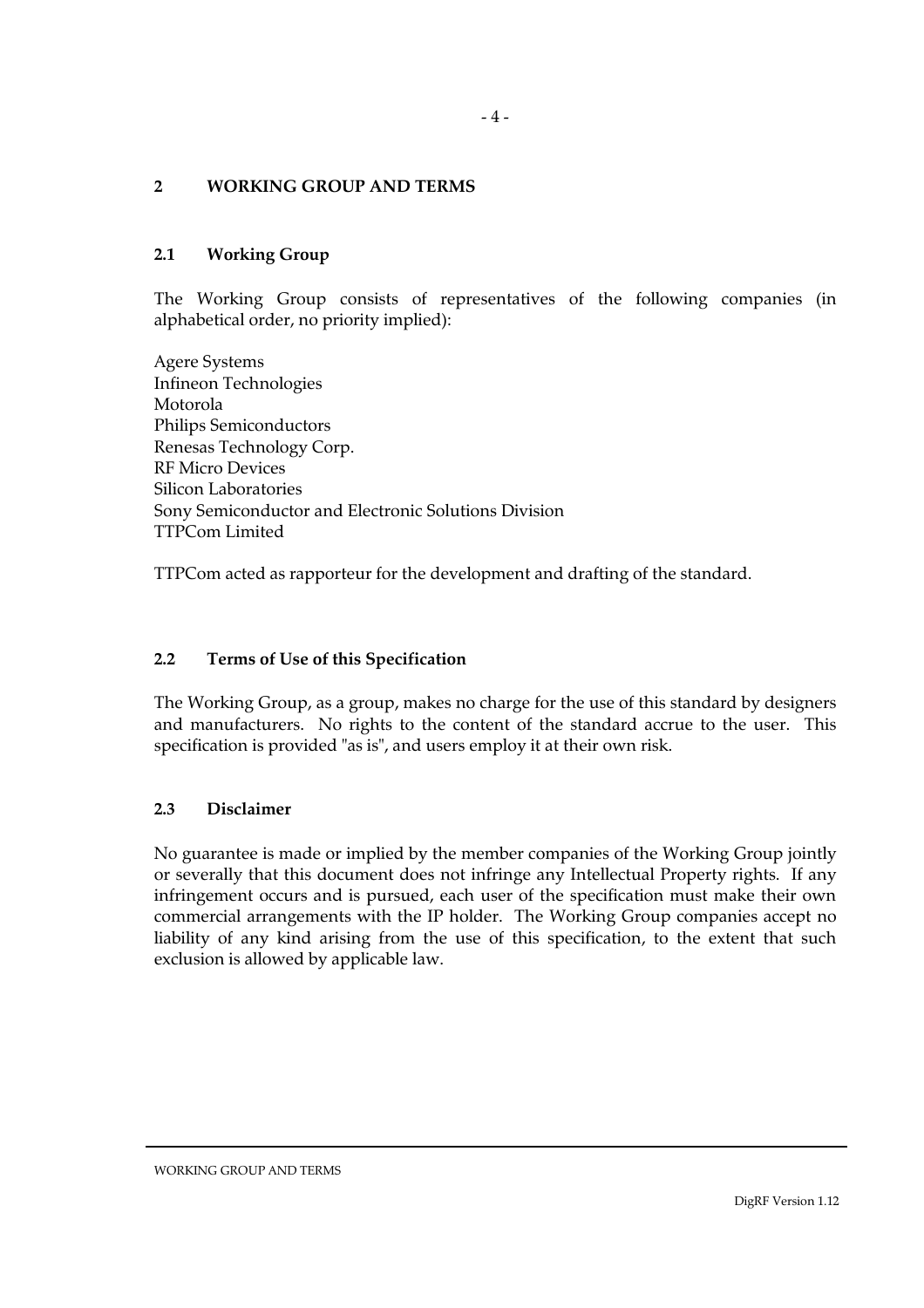#### <span id="page-8-0"></span>**2.4 Source and Validity**

The master copy of this document is available on the Web at [www.digrf.com](http://www.digrf.com/) from where it may be freely downloaded. Copies or derivatives of this document from any other source are not authoritative. It is the user's responsibility to ensure that they are using the latest version of the standard as a basis for design and implementation.

### **2.5 Corrections and Improvements**

In the event that a user discovers an error in the specification, or has a suggestion for improvement in future versions of the specification, the Working Group would be pleased to be informed. Please email the Rapporteur (Andrew Fogg of TTPCom) at [digrf@ttpcom.com](mailto:andrew.fogg@ttpcom.com) .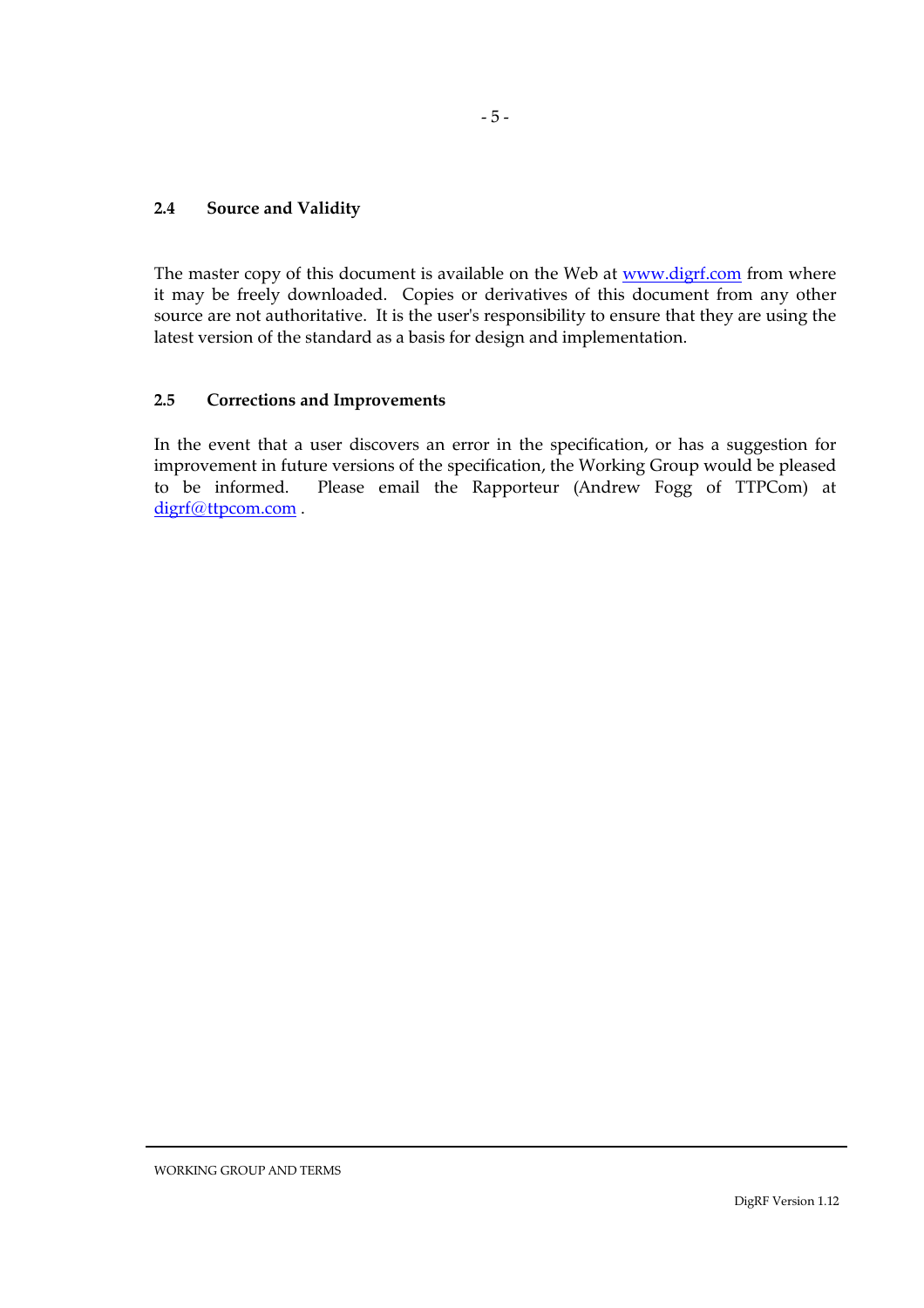### <span id="page-9-0"></span>**3 INTERFACE OVERVIEW**

#### **3.1 Description**

The DigRF digital BB / RF Interface is intended to carry:

- transmit symbol information from the baseband to the RF IC
- receive sample information from the RF IC to the baseband
- control information in both directions
- a precise timing signal from the baseband to the RF IC
- system clock from the RF IC to the baseband
- system clock on/off control from the baseband to the RF IC.

There is a strong motivation to minimise the number of IC pins needed to support the interface, especially at the RF IC end, and to that end as many signals are shared or multiplexed as is reasonably feasible. This results in an interface that requires 8 pins, by virtue of multiplexing transmit and receive data (thus restricting the interface to GPRS slot classes 1..12 and 19..29), clocking the data interface off the system clock and using singleended signals throughout. The only significant further saving that could be achieved would result if multiplexing control and data streams were feasible; this is currently not believed to be possible, and so the interface definition provides a separate control interface. The following block diagram shows the scheme:



Most of the signals, for example the system clock, will require slew rate control to limit the spectrum of the signal to avoid unwanted interference within the RF IC.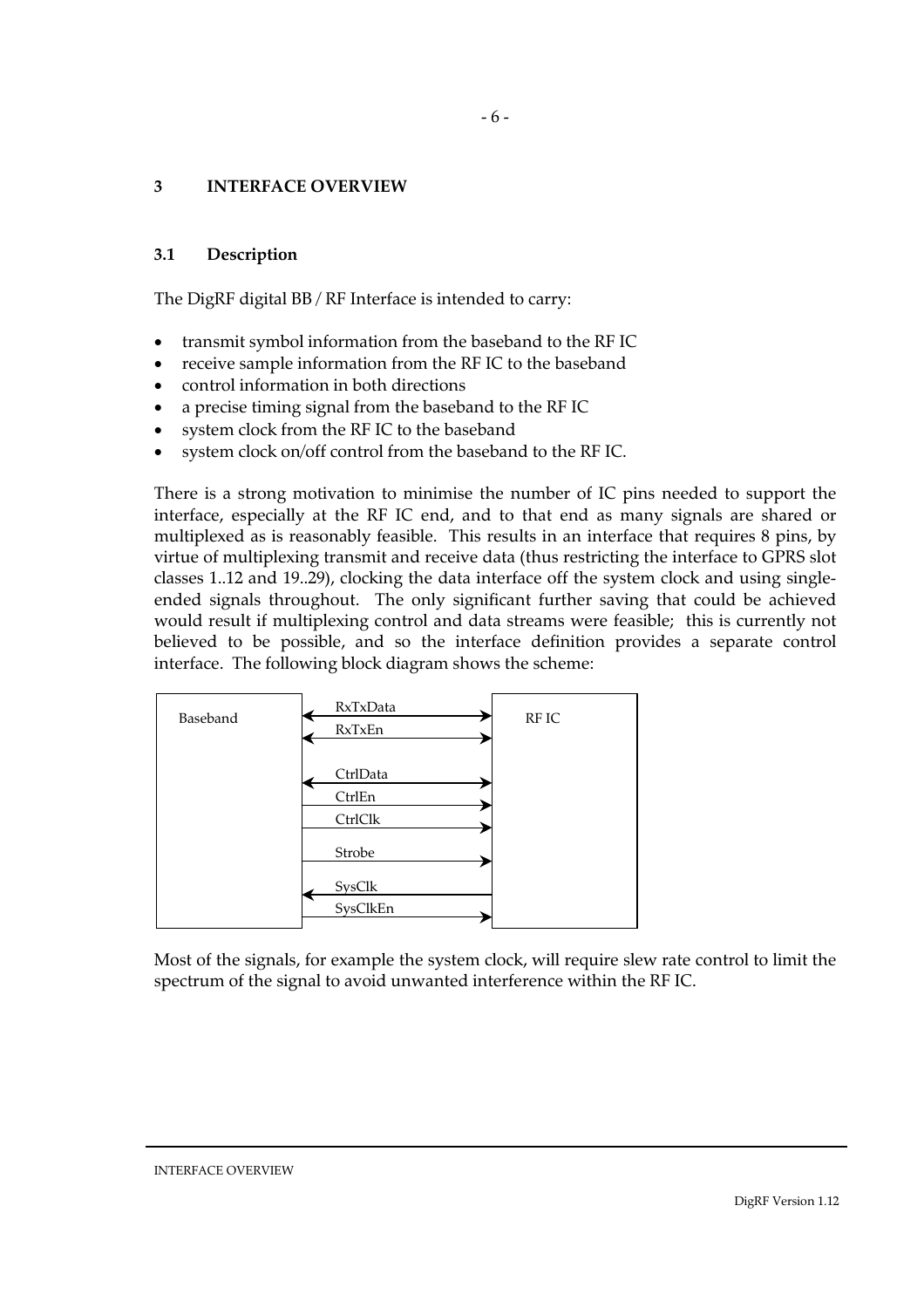# <span id="page-10-0"></span>**3.2 Rx/Tx Data Interface**

This interface carries transmit symbol information to the RF IC, which contains GMSK and 8PSK modulators and may also contain a transmit data buffer, and receive IQ sample information in either baseband (post digital filter) or bitstream (raw or prefiltered output from oversampling ADCs, pre digital filter) format. It comprises a data signal and an enable signal and is referred to the system clock for timing.

#### **3.3 Control Interface**

This interface carries control information to and from the RF IC. It is a standard 3-wire interface with the baseband as master. For compatibility with other 3-wire-interface devices it includes its own dedicated clock as well as the data and enable lines.

This interface also includes a single strobe signal, typically driven by dedicated hardware in the baseband, which supports precise timing of events within the RF IC.

#### **3.4 Master Clock Interface**

This interface provides the system clock to the baseband and a hardware system clock enable line for on/off control of the system clock.

# **3.5 Interface Configurability**

This section gives details of the configuration capabilities and design choices associated with each of the three interfaces. All run-time configuration alternatives are implemented in the baseband; these correspond to fixed design choices in the RF IC. For details of what these options mean, see the relevant parts of Section 4.

#### *Rx/Tx Data Interface: Tx Mode*

The RF IC may require Block Mode (there is a TX buffer in RF IC) or Stream mode (no Tx buffer in RF IC). The baseband must support both Block Mode and Stream Mode.

#### *Rx/Tx Data Interface: Rx Mode*

The RF IC defines the number of bits per sample and the number of padding bits between samples (and hence implicitly the number of samples per Rx symbol); it is permissible for this to be configured via the Control interface. All RF ICs must support 16 bits per sample at two samples per symbol. RF ICs may optionally provide other combinations of bits per sample and oversampling ratio, for example I/Q 13Msps single-bit bitstreams. The RF IC also sets the I/Q sample order. The location of the digital filter(s) (RF IC or baseband) is a system design choice; see Section 5. Basebands including a digital filter should provide a bypass for the filter; all basebands must accept 16 bits per sample at two samples per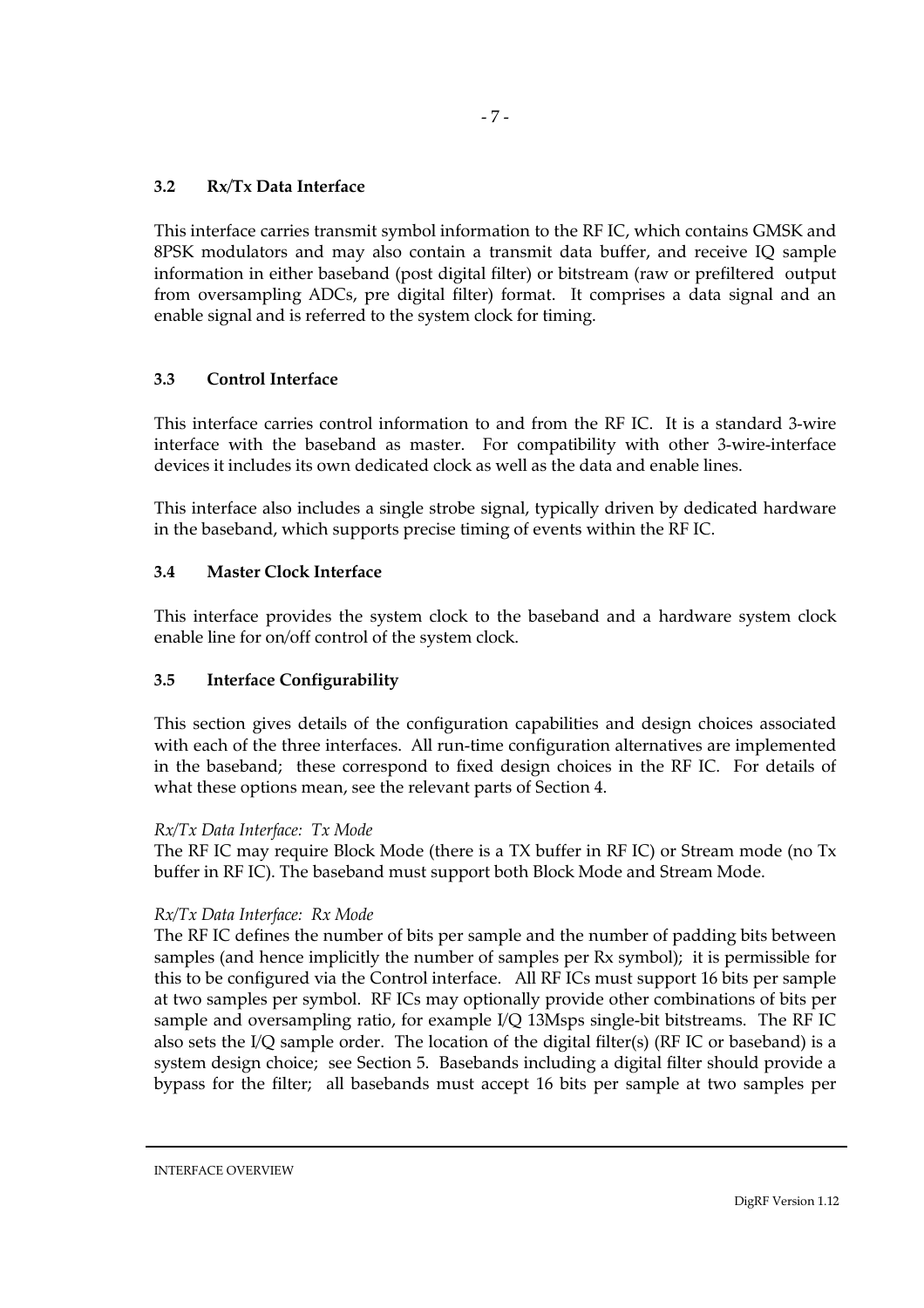symbol. Basebands may optionally accept other combinations of bits per sample and oversampling ratio. All basebands shall have the capability to accept either order of I/Q sample presentation.

Implementation of 52Mbps mode is optional in both RF IC and baseband.

#### *Rx/Tx Data Interface: both Modes*

The RF IC may choose which polarity of SysClk is used for this interface; the baseband must be configurable to accept either polarity. The polarity may be different for Rx and Tx.

# *Control Interface*

The control interface may need to operate with other ICs in the system; it therefore has no configuration options. However, the baseband may vary the CtrlClk frequency depending on operating mode. See Section 4.3.

#### *Master Clock Interface*

There are no configuration options on this interface.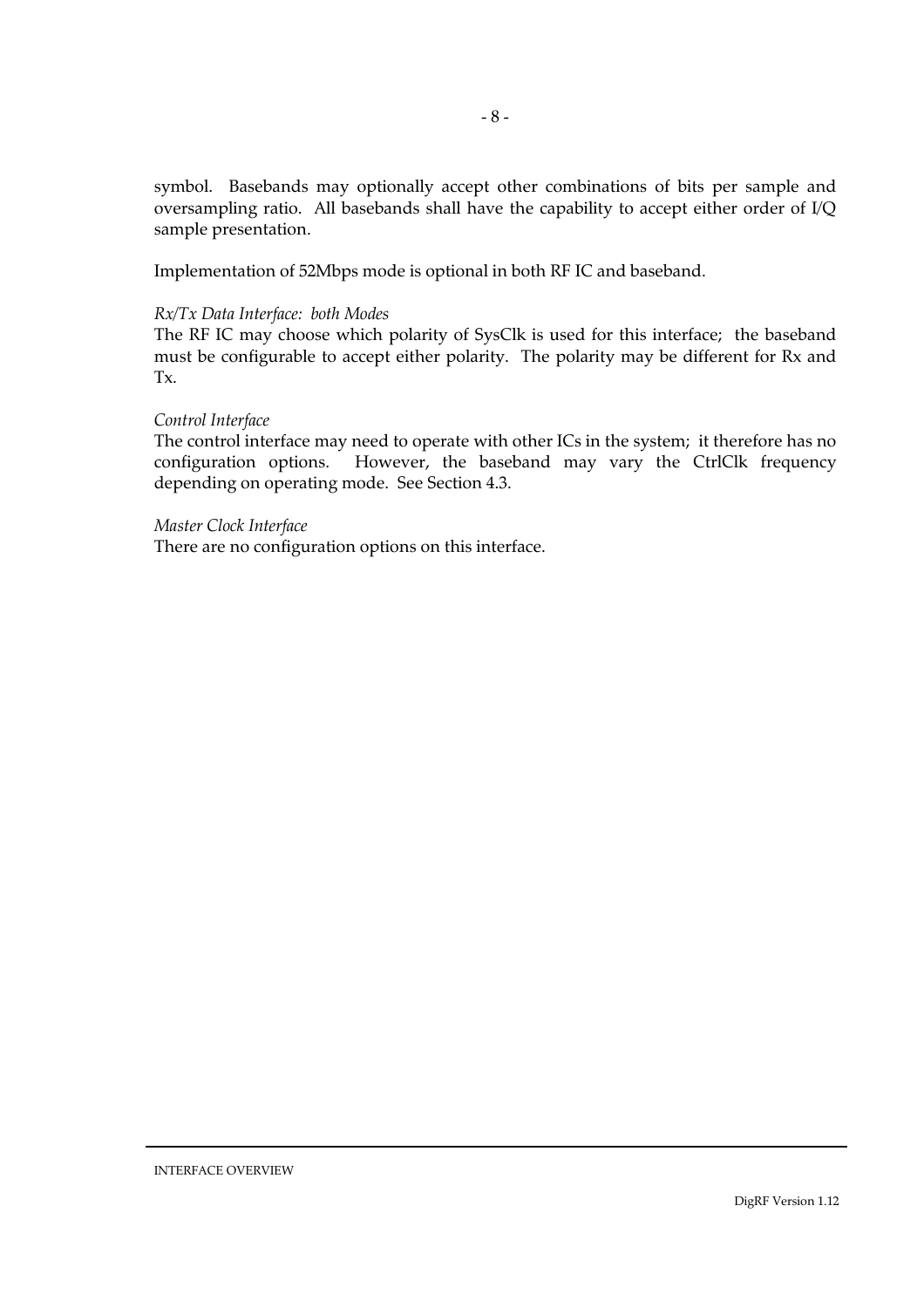# <span id="page-12-0"></span>**4 DETAILED SPECIFICATION**

# **4.1 General Definitions**

All logic signals in this interface are active high; that is, a binary 1 in a data stream or the "asserted" state of the signal are represented by a high voltage, and a binary 0 or the "negated" state are represented by a low voltage level.

In some of the timing diagrams in this specification data is shown as being presented on the falling edge of a clock, while in others the clock is shown in the converse polarity; in all cases, the baseband device shall be configurable to match the RF IC device. The RF IC may choose the clock alignment to be used; this may be configurable through a register setting but need not be. The exception to this is the control interface, where for compatibility with other devices the clock polarity is fixed, with data presentation on the falling edge of the clock.

As a general principle, if the clock and data signals in an interface are both driven by the same device, data is presented on one edge of the clock and sampled on the next edge of the opposite polarity, one half clock cycle later, but if the clock and data are driven from opposite ends of the interface, data is presented on one edge of the clock and sampled on the next edge of the same polarity, one full clock cycle later. Note that either may apply depending on the operating mode of some interfaces.

All timings are referred to the signal as observed on the pin of the device driving the signal at the time – note that in a bidirectional interface this means that the timing reference may be on either device depending on operating mode.

All signals in this interface are single-ended (as opposed to differential) and use appropriate logic levels for the process and supply voltage in question (see Section 5.1).

"EMC controlled" means that provision is made to control the rise and fall times of a signal in order to limit its spectral content.

# **4.2 Rx/Tx Data Interface**

# **4.2.1 RxTxData Signal**

This bidirectional signal carries transmit burst symbols (the burst contents prior to modulation) from the baseband to the RF IC during Tx and multiplexed IQ samples from the RF IC to the baseband during Rx. There are two modes of Tx operation (Stream and Block). The single Rx mode includes some framing configuration in the baseband to

DETAILED SPECIFICATION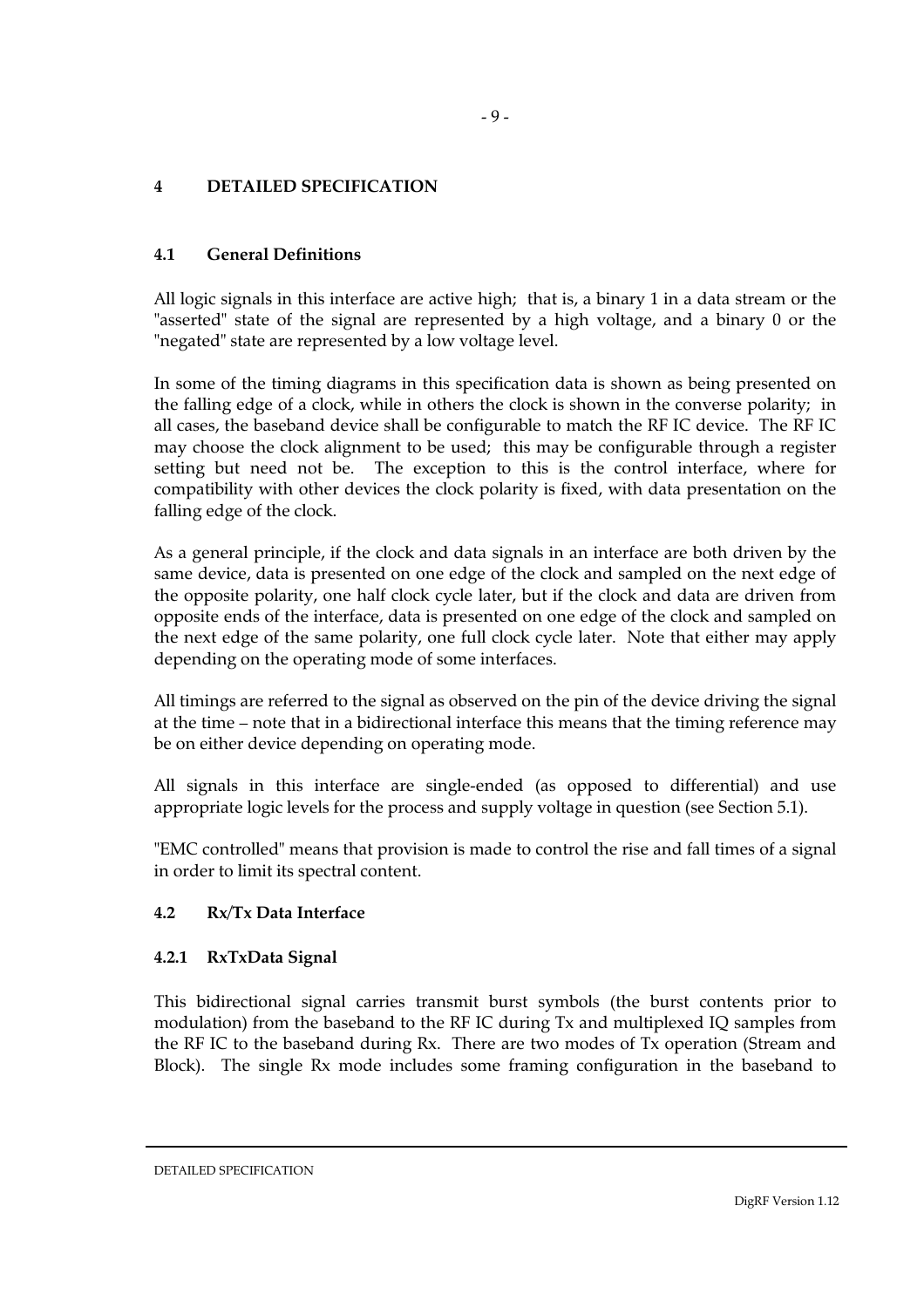<span id="page-13-0"></span>accommodate both bitstream input (direct from Σ∆ or similar oversampling converters, digital filter in the baseband) and baseband input (from a digital filter in the RF IC).

The baseband shall initialise RxTxData as an input (since the terminal must receive before it can transmit) and the RF IC shall also initialise RxTxData as an input. Basebands shall provide a weak resistive pulldown to 0V (nominal value 100kΩ) on this signal so that the signal defaults to a negated state when not driven. This signal is EMC controlled.

# **4.2.2 RxTxEn Signal**

The RxTxEn signal is driven by the baseband in Tx mode (Stream and Block) and by the RFIC in Rx mode. In Tx Stream mode basebands must be able to assert RxTxEn to a timing accuracy of one quarter-symbol or better.

Figure 1 shows the timing of assertion of RxTxEn relative to the driving clock edge. The timings for the negation of RxTxEn relative to the driving clock edge are the same.

The baseband shall initialise RxTxEn as an input, and the RF IC shall also initialise RxTxEn as an input. Basebands shall provide a weak resistive pulldown to 0V (nominal value 100kΩ) on this signal.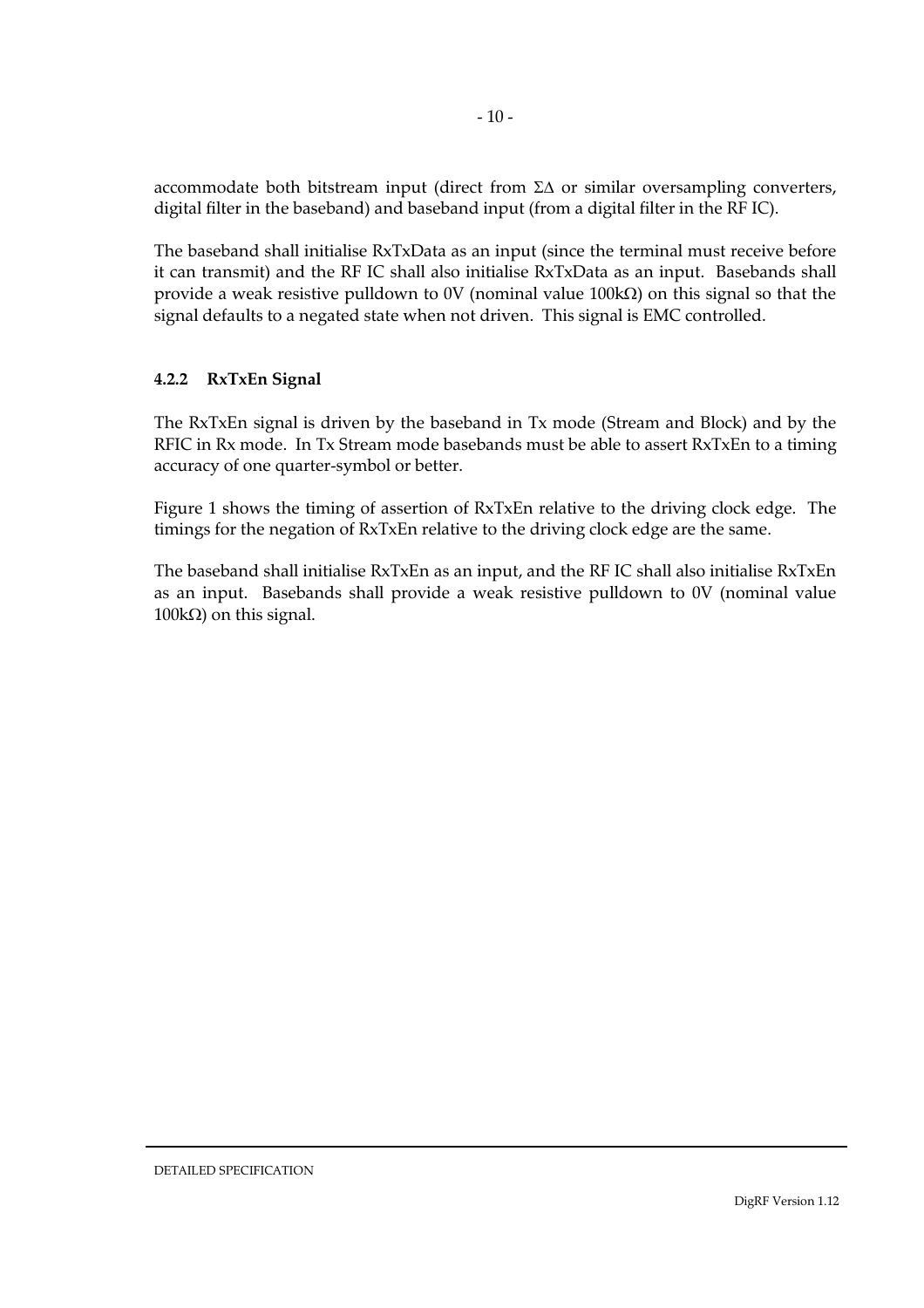

**Figure 1: RxTx interface timing**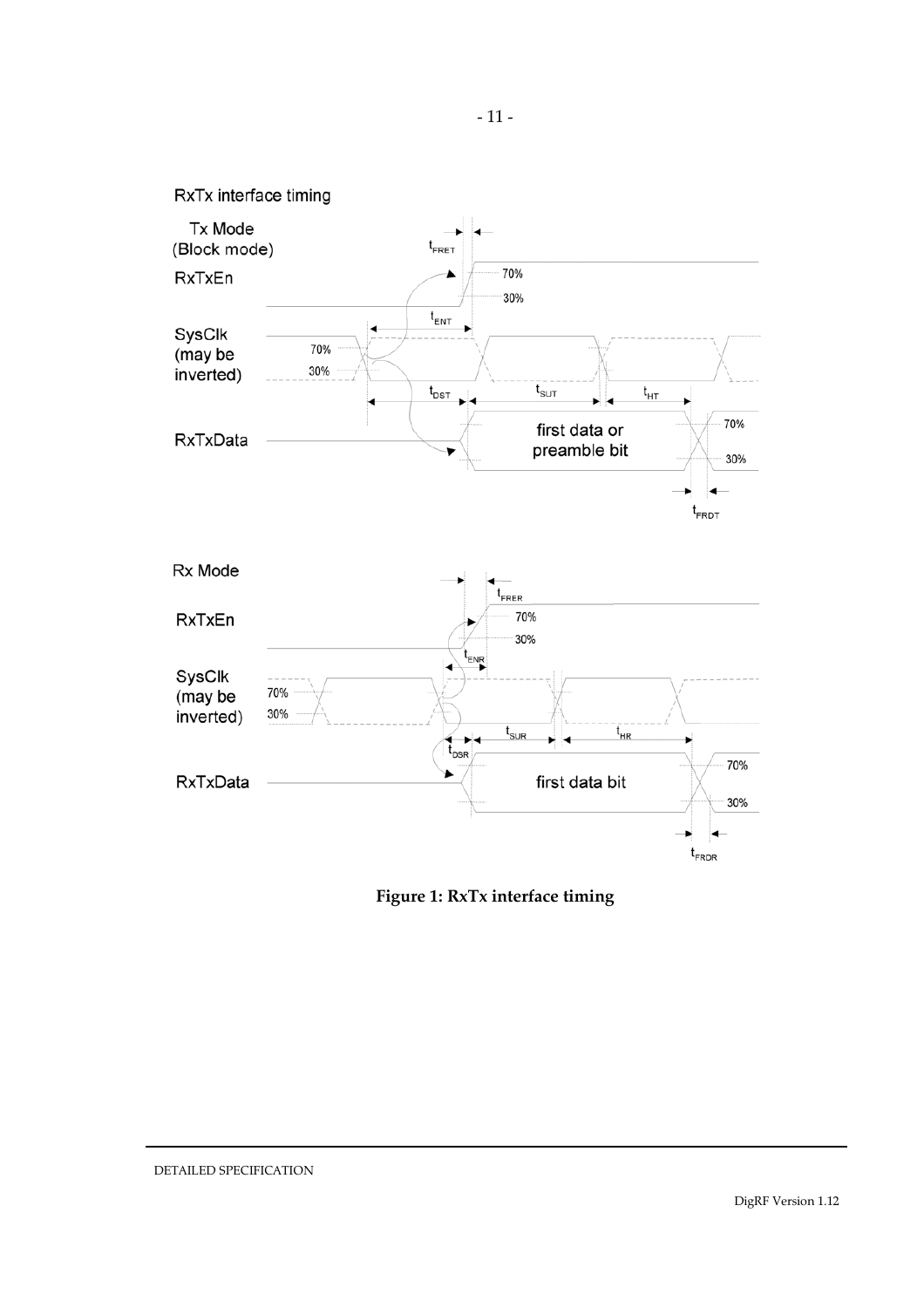<span id="page-15-0"></span>

|                                               |                                | min                         | max | unit |
|-----------------------------------------------|--------------------------------|-----------------------------|-----|------|
| Tx mode                                       |                                |                             |     |      |
| RxTxData fall/rise time                       | $\mathfrak{t}_{\texttt{FRDT}}$ | $\overline{2}$              |     | ns   |
| RxTxData data stable after driving clock edge | $t_{\rm DST}$                  |                             | 20  | ns   |
| RxTxData (RF IC) input setup requirement      | $t_{\rm SUT}$                  |                             | 6   | ns   |
| RxTxData (RF IC) input hold requirement       | $t_{HT}$                       | $\Omega$                    |     | ns   |
| RxTxEn fall/rise time                         | $t_{\text{FRET}}$              | 2                           |     | ns   |
| RxTxEn delay from driving clock edge          | $t_{ENT}$                      |                             | 20  | ns   |
| Rx mode                                       |                                |                             |     |      |
| RxTxData fall/rise time                       | $t_{FRDR}$                     | $\mathcal{L}_{\mathcal{L}}$ |     | ns   |
| RxTxData data stable after driving clock edge | $t_{DSR}$                      |                             | 10  | ns   |
| RxTxData (baseband) input setup requirement   | $t_{\text{SUR}}$               |                             | 3   | ns   |
| RxTxData (baseband) input hold requirement    | $t_{HR}$                       |                             | 6   | ns   |
| RxTxEn fall/rise time                         | $t_{\rm FRER}$                 | $\overline{2}$              |     | ns   |
| RxTxEn delay from driving clock edge          | $\rm t_{ENR}$                  |                             | 10  | ns   |

# **Table 1: RxTx Interface Timing**

The rise and fall times specified in Table 1 are to be met with a nominal load of 10pF.

# **4.2.3 Tx Stream Mode**

TX Stream mode is intended for use when the transmit bit buffer is located in the baseband, so that the modulator in the RF IC has to fetch symbols at symbol rate for modulation. Implementation of Stream mode is mandatory in the baseband IC and optional in the RF IC.

In Tx Stream mode, four data bits per burst symbol are transmitted across the interface at a bit rate of SysClk/24 (so nominally 13MHz/12 or about 1.083Mbps). The data bits are transmitted MSB first. The following truth table indicates the coding of the four bits:

| 3 MS bits | LS bit | Coding                                                 |
|-----------|--------|--------------------------------------------------------|
| 000       |        | GMSK '0'                                               |
| 001       |        | GMSK <sup>'1'</sup>                                    |
| 010       | 0      | proprietary use or GMSK '0' (see text)                 |
| 011       | 0      | proprietary use or GMSK '1' (see text)                 |
| 100       | 0      | proprietary use or GMSK '0' (see text)                 |
| 101       |        | proprietary use or GMSK '1' (see text)                 |
| 110       |        | proprietary use or GMSK '0' (see text)                 |
| 111       |        | proprietary use or GMSK '1' (see text)                 |
| 000111    |        | 8PSK symbols, coding of three MSBs as specified in [2] |

# **Table 2: Tx Symbol Bit Coding**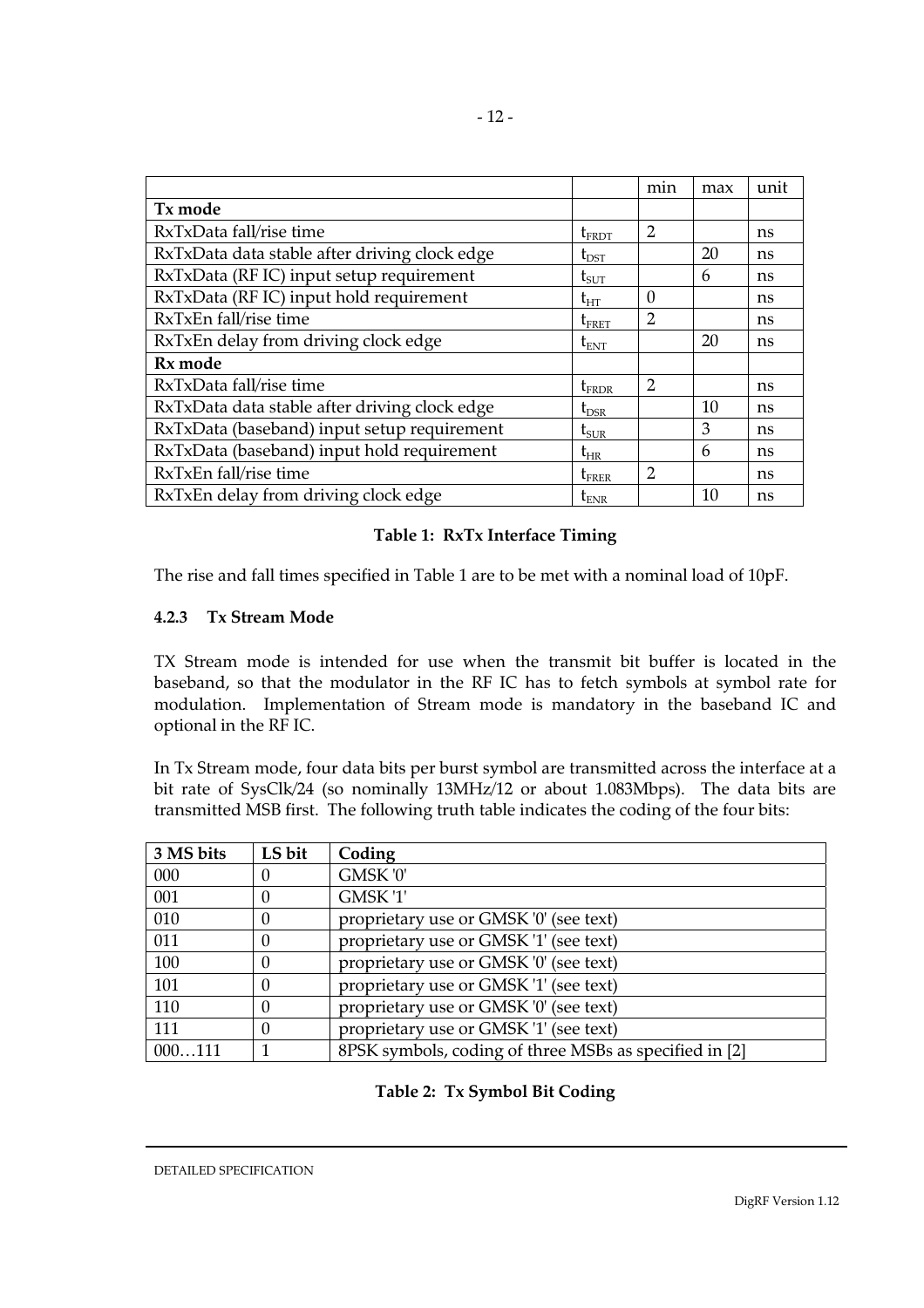The six symbols 0100…1110 may be used for proprietary purposes between basebands and RF ICs that share the same meanings for these combinations. Where the RF IC does not "understand" these bit patterns, the RF IC shall interpret the symbol as a GMSK '0' or '1' according to the third bit of the symbol and ignore the first and second bits. In addition to this the baseband software should refrain from generating these patterns. *Note that in proprietary uses of these six symbols it is not required that the trailing '0' imply GMSK; however, RF ICs not making proprietary use of them shall interpret the trailing '0' in this way, as specified above.*

For the avoidance of doubt, the GMSK symbols represent the burst content prior to differential encoding; differential encoding shall be performed in the GMSK modulator.

The start of transmission is synchronised to the rising edge of RxTxEn line. Transmission shall continue until the symbol buffer in the baseband is empty, with the RFIC simply modulating all symbols provided to it. The RxTxEn line shall be asserted as required by the RF IC during data transfer; note that this may be discontinuously. In this case the minimum gap between assertions is one quarter symbol period.

RF ICs may require and basebands must be able to provide up to 32 preamble symbols immediately before the burst data symbols at the beginning of a transmit event. RF ICs may also require and basebands must be able to provide up to 32 postamble symbols immediately after the burst data symbols at the end of a transmit event. The numbers of preamble and postamble symbols need not be the same; either may be zero. Both are RF IC-specific. The bit coding of the preamble and postamble symbols, unlike the coding of burst data symbols, is RF IC specific. If the RFIC requires preamble symbols the baseband shall supply them immediately preceding the data symbols; if the RFIC requires postamble symbols the baseband shall supply them immediately following the last data symbol.

The baseband shall supply only whole symbols. The baseband shall be capable of supplying up to  $32+157+3x156+32 = 689$  symbols (to cover four-slot Tx with maximum pre- and postamble), and any number of symbols smaller than this as required by the RFIC for any given transmission. For RFICs operating on a whole-symbol basis the baseband should supply 157 symbols for bursts in timeslots 0 and 4 and 156 symbols for bursts in all other timeslots. For RFICs modulating 156.25 symbols per burst, the baseband shall supply the integer number of symbols per burst specified by the RFIC, with spacing between bursts (if any) as required by the RF IC. The placement of guard (and in the case of a [P]RACH burst, padding) symbols should take account of the timing advance required for the first data symbol in the stream.

RFICs using Stream mode shall provide and specify a constant group delay from assertion of RxTxEn to the Tx chain outputs.

DETAILED SPECIFICATION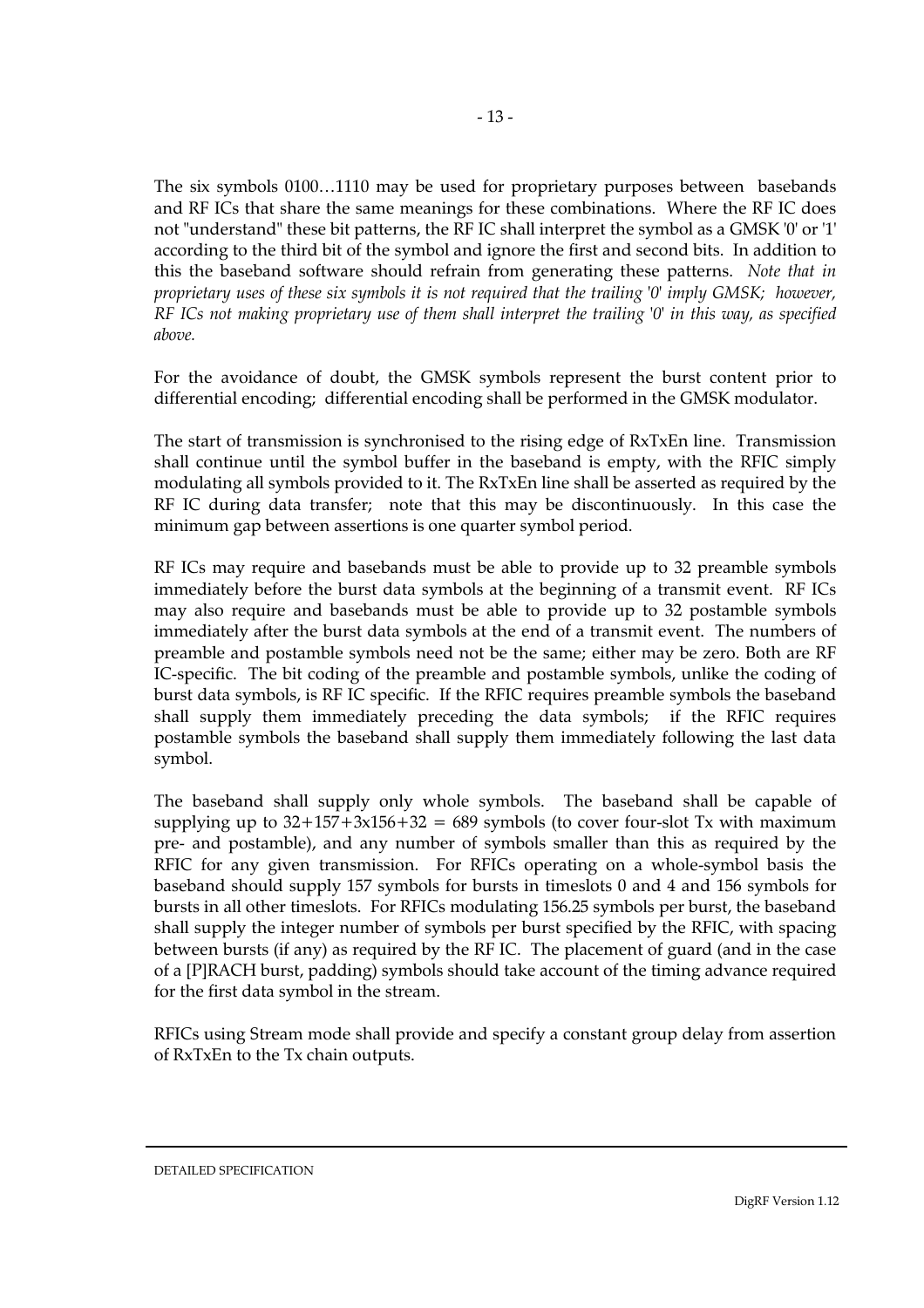<span id="page-17-0"></span>

**Figure 2: Tx Stream Mode** 

# **4.2.4 Tx Block Mode**

In Tx Block Mode the burst data bits are transmitted discontinuously at a higher rate, to be held in a buffer in the RF IC ready for modulation. (The idea is to upload while the RF IC is idle, to avoid interference.) The same symbol coding and rules on number of symbols per burst as for Stream mode apply, as does the guard symbol placement, RACH burst coding and preamble/postamble provision. Implementation of Block mode is mandatory in the baseband IC and optional in the RF IC.

RxTxData coding and RxTxEn timing are as for Stream mode, with 4 bits per symbol as before, but the data rate is 26Mbps. Data transfer is synchronised to the rising edge of RxTxEn and continues until the proper number of symbols has been transferred, framed by RxTxEn as before. For multi-slot transmission, if the slot data is sent contiguously, RxTxEn shall remain continuously asserted; if the slot data is discontinuous, there shall be a gap between each burst of a minimum of two SysClk cycles and RxTxEn shall be driven as if the bursts had been widely separated. Basebands shall transfer Tx data in the manner specified by the RF IC. Note that in Block mode the RF IC will need information on how many symbols are to be transmitted; this may be via events on the Strobe line, via registers in the Control interface, use of preamble symbols, by counting the symbols into the buffer, or a combination of these.

RFICs using Block mode shall provide and specify a constant group delay from assertion of Strobe (or from the control interface write triggering transmit, if that is mechanism used by the RF IC) to the Tx chain outputs.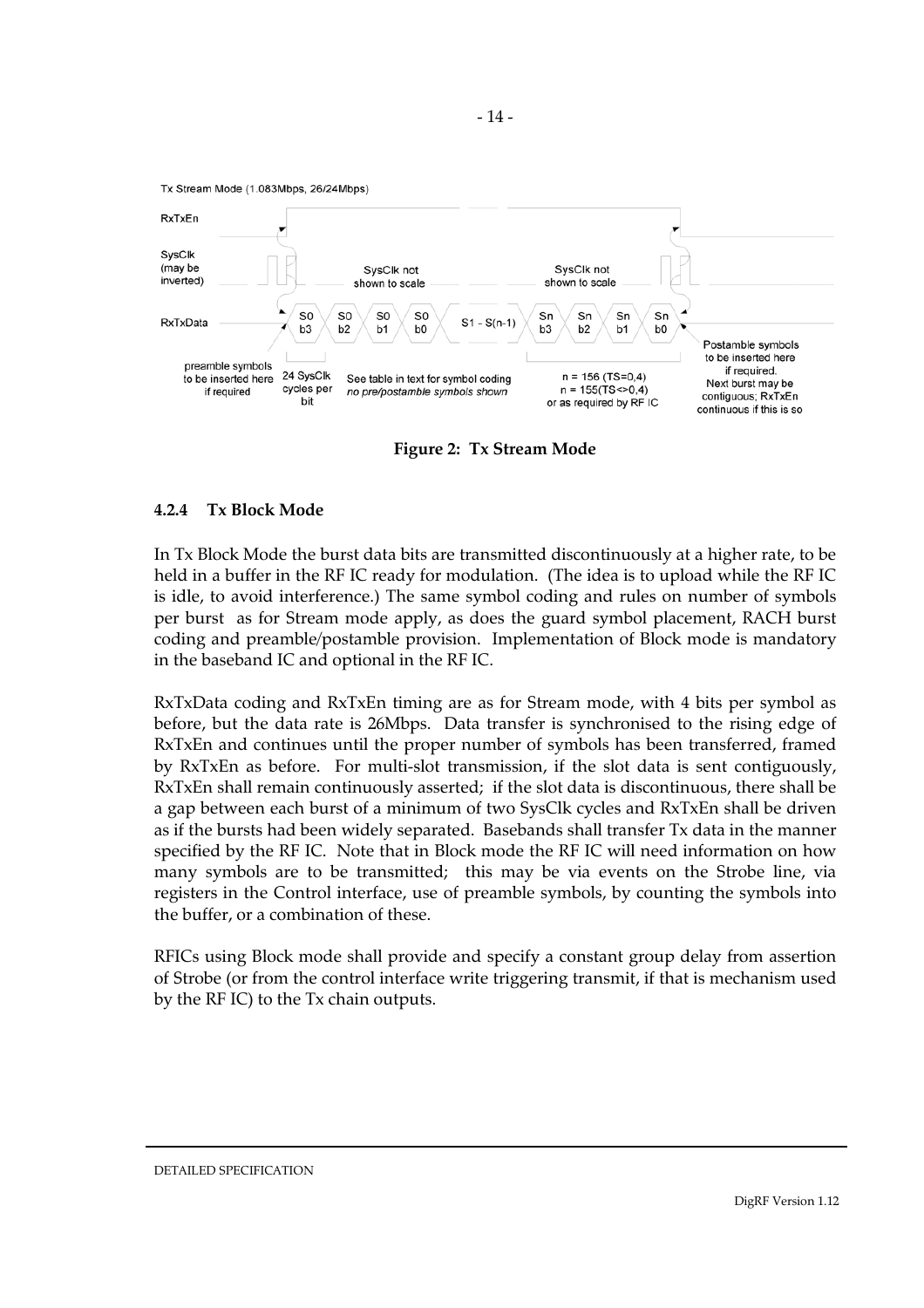<span id="page-18-0"></span>

**Figure 3: Tx Block Mode**

#### **4.2.5 Rx Mode**

In Rx Mode, RxTxData carries the sample data from the RF IC to the baseband. IQ information is multiplexed into the same signal. The bit rate is fixed at 26Mbps. To accommodate both bitstream and baseband sample transfer, several parameters may be chosen by the RF IC and configured in the baseband (only):

# *Bits per sample*

The number of data bits per I sample (and thus also per Q sample) may be set at design time to any integer value in the range 1 to 24. The smaller values will be used for  $\Sigma\Delta$ (bitstream) outputs, while for digital filter (baseband) outputs a value of 16 is typically used to conform to DSP word sizing. Not all 16 bits are necessarily significant in this case. Support for 16 bits per sample is mandatory in RF ICs containing a digital filter and all basebands; support for other values is optional at both ends of the interface. The ability to use up to 24 bits per sample is provided to allow for possible future Σ∆ converters operating at higher oversampling ratios and providing greater dynamic range. Software should ensure that the bits per sample setting is appropriate to the RF IC in use; incorrect settings will produce invalid data. Samples are transmitted MSB first.

# *Number of padding bits*

For some combinations of bits per sample and sample rate, the I and Q samples will not occupy every cycle of the 26MHz clock. The samples will need to be padded with extra bits to create a continuous stream. The number of pad bits per IQ sample pair should be set to the appropriate integer in the range 0 to 64 for the number of bits per sample and the oversampling ratio. 0 would be appropriate for single-bit input with samples at 13MHz, or for continuous 24-bit samples at two per symbol, or for continuous 12-bit samples at 4 per symbol; 16 would be correct for two 16-bit samples per symbol; 64 is needed for 16-bit samples at one per symbol. Other combinations (for example, for multi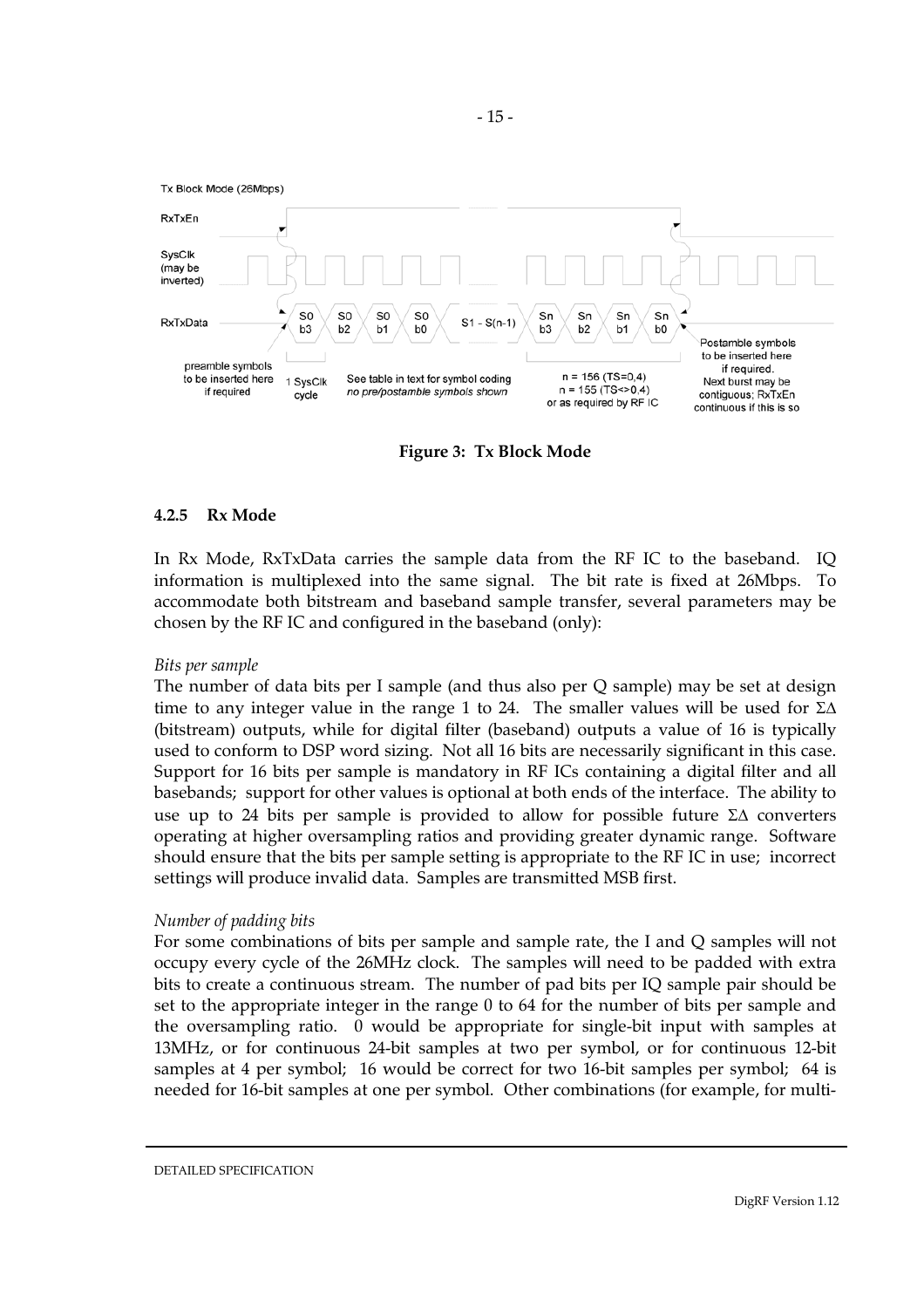bit Σ∆s) are possible and permitted. RF ICs containing a digital filter and all basebands must support two samples per symbol; other oversampling ratios are optional. (Basebands whose algorithms are configured for one sample per symbol should accept two samples per symbol over the interface and implement a suitable decimation filter in the DSP.) Incorrect combinations may produce unpredictable (and certainly incorrect) sample acquisition. The polarity of the padding bits is RFIC specific.

# *IQ order*

The I and Q samples are transmitted consecutively. To allow for high- and low-side LOs in different radios, the baseband shall be configurable to route the first sample of each pair to the I buffer and the second to the Q buffer, or vice versa. Assuming I sample first, the bit sequence is [I sample bits][Q sample bits][blank bits, if any], repeated as necessary, *not* [I][blank/2][Q][blank/2].

Some ADC solutions may send two streams of single-bit data at 2 x 26Mbps for processing by a digital filter located in the baseband IC. RF ICs that do this and baseband ICs that accept it shall transfer data using the RxTxData line for the I samples and the RxTxEn line for the Q samples (no framing is needed in this case). Implementation of 52MHz capability is optional, but if it is implemented it shall comply with the timing diagram given below.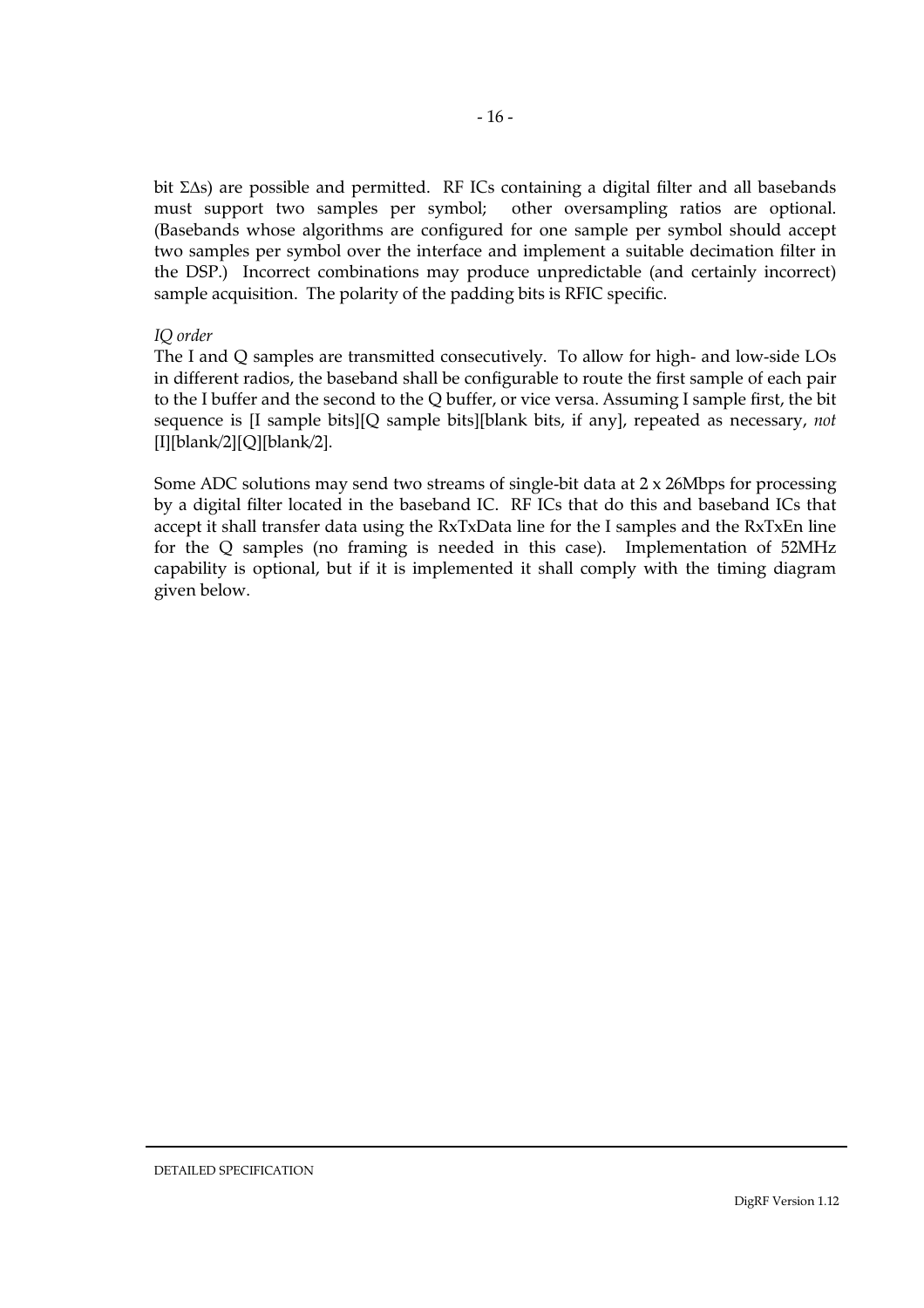



**Figure 4: Rx Mode, three examples**

In Rx Mode RxTxEn is output by the RFIC and provides a framing signal aligned to the presenting edge of SysClk. The first bit of the first sample from the RF IC (which may be I or Q depending on configuration) is clocked out by the same presentation edge of SysClk as that asserting RxTxEn. Following this the baseband is responsible for maintaining sample, blank and I/Q sync according to the prevailing Rx format configuration. RxTxEn

DETAILED SPECIFICATION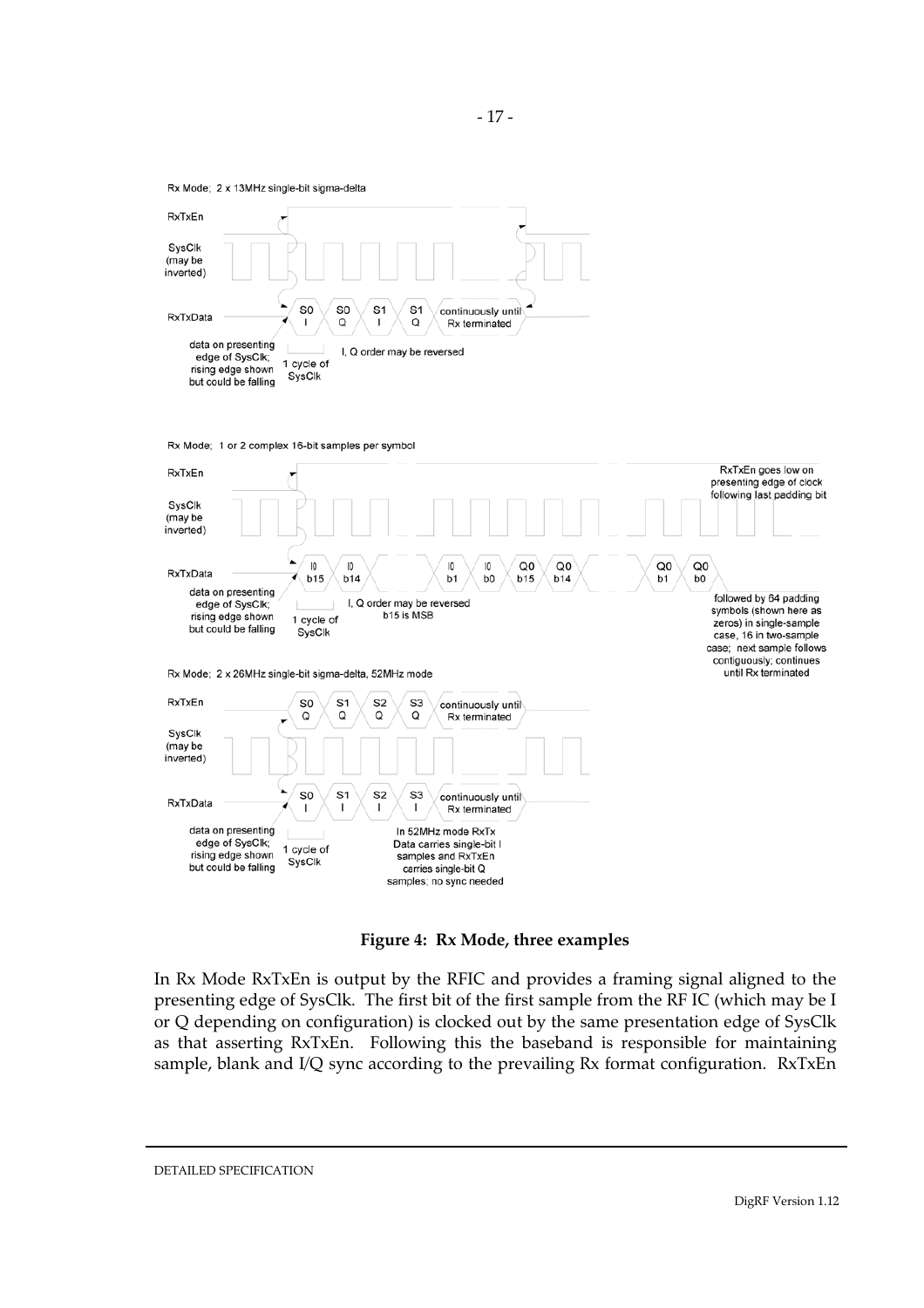<span id="page-21-0"></span>is negated on the presenting edge of SysClk at the end of the last bit transmitted. See Section 4.2.2 for timing details of the RxTxEn signal.

In Rx mode all RF ICs shall provide and specify a constant time delay from assertion of the Strobe signal (or from the control interface write triggering Rx, if that is the mechanism used) to assertion of RxTxEn, and shall also provide and specify a constant group delay through the Rx chain.

# **4.2.6 Reference Clock**

The reference clock for all transfers over the RxTx Data Interface is the SysClk signal output by the RF IC.

# **4.3 Control Interface**

The control interface provides a bidirectional 3-wire interface accessing the RF IC register set. This standard does not define the number or functions of the registers in the RF IC, and constrains their definition only by limiting the maximum number of bits (including the Read bit and address bits) in any telegram to 32. The interface may be shared with other devices by re-using the CtrlData and CtrlClk signals and generating a separate CtrlEn for each further device.

EMC control on the signals in this interface is not required. *This is to allow for the difficulty of maintaining correct rise and fall times when the load capacitance could vary greatly between systems, depending on the number of devices connected to this bus.*

# **4.3.1 CtrlData Signal**

The CtrlData signal carries the physical content of a control telegram; the Read bit, address bits and data bits. The Read and address bits are always output from the baseband; the data bits may be output from either the baseband (write operation) or the RF IC (read operation). The Read bit is set to 1 for a read operation and 0 for a write operation.

To ensure physical compatibility of the interface, it is required that all transactions are initiated by the baseband transmitting the Read bit first, followed by the proper number of address bits for the RF IC in use and the register addressed, followed by transmission of the data bits in the appropriate direction. Address and data portions of all telegrams are sent MSB first. *Note that this standard does not specify the number of address or data bits required by a particular RFIC, and in fact either may vary even between registers within one RFIC.*

DETAILED SPECIFICATION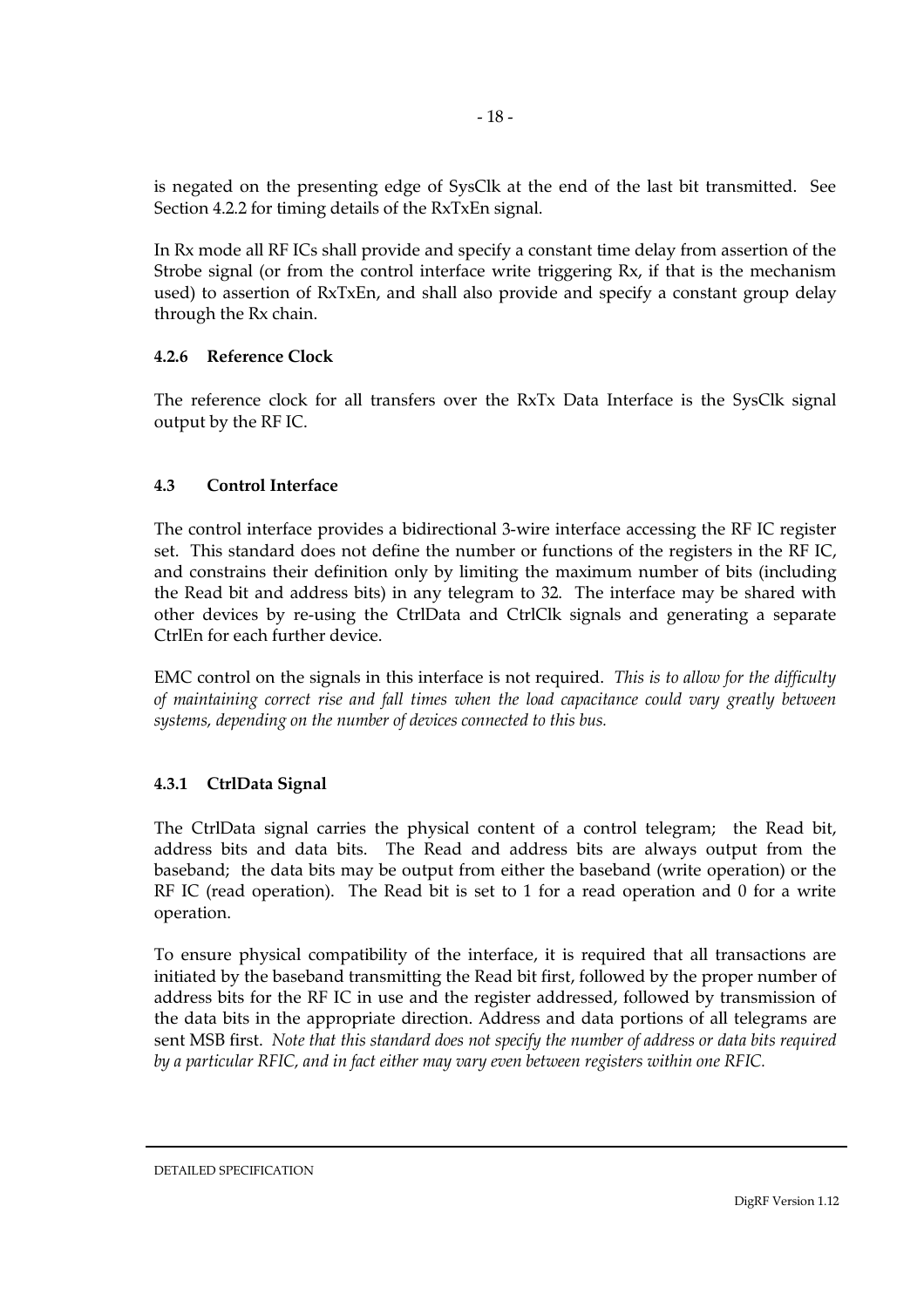Software in the baseband is responsible for providing the correct number of address bits for the RF IC and register in use, for providing (or reading) the correct number of data bits thereafter for the addressed register, and for providing the correct number of cycles of CtrlClk. Hardware support for this is baseband-specific. The maximum permitted total length of a telegram (sum of number of address bits and number of data bits plus one for the Read bit) is 32 bits. *Note that in the case of a read operation this will result in a full-length telegram requiring 35 cycles of CtrlClk in total, while a full-length write will require 33 cycles.*

The RF IC shall configure the CtrlData pin as an input during initialisation and shall only drive the CtrlData pin as an output during the data portion of a read operation. The baseband shall provide a weak resistive pulldown to 0V (nominal 100kΩ) on this signal.

|                                                                |                  | min | max | unit |
|----------------------------------------------------------------|------------------|-----|-----|------|
| CtrlData Signal                                                |                  |     |     |      |
| CtrlData stable after driving clock edge, write operation      | $t_{DSW}$        |     | 10  | ns   |
| CtrlData input (RF IC) setup requirement, write                | $t_{\text{SUV}}$ | 3   |     | ns.  |
| CtrlData input (RF IC) hold requirement, write                 | $t_{HW}$         | 3   |     | ns   |
| CtrlData stable after driving clock edge, read operation       | $t_{DSR}$        |     | 20  | ns   |
| CtrlData input (RF IC or BB) setup requirement, read           | $t_{\text{SUR}}$ | 3   |     | ns   |
| CtrlData input (RF IC or BB) hold requirement, read            | $\rm t_{HR}$     | 3   |     | ns   |
| CtrlEn assertion/negation from driving clock edge              | $\rm t_{\rm EN}$ |     | 10  | ns   |
| RF IC CtrlData output to tristate (input) time (from assertion | $t_{\text{OT}}$  |     | 12  | ns   |
| of CtrlEn by BB – read abort – not shown in Fig 5)             |                  |     |     |      |

# **Table 3: CtrlData Signal Timing**

Refer to Figure 5 for an illustration of the interpretation of  $t_{DSx}$ ,  $t_{SUX}$  and  $t_{Hx}$ . The rise and fall times given in Table 3 shall be achieved with a nominal load of 10pF.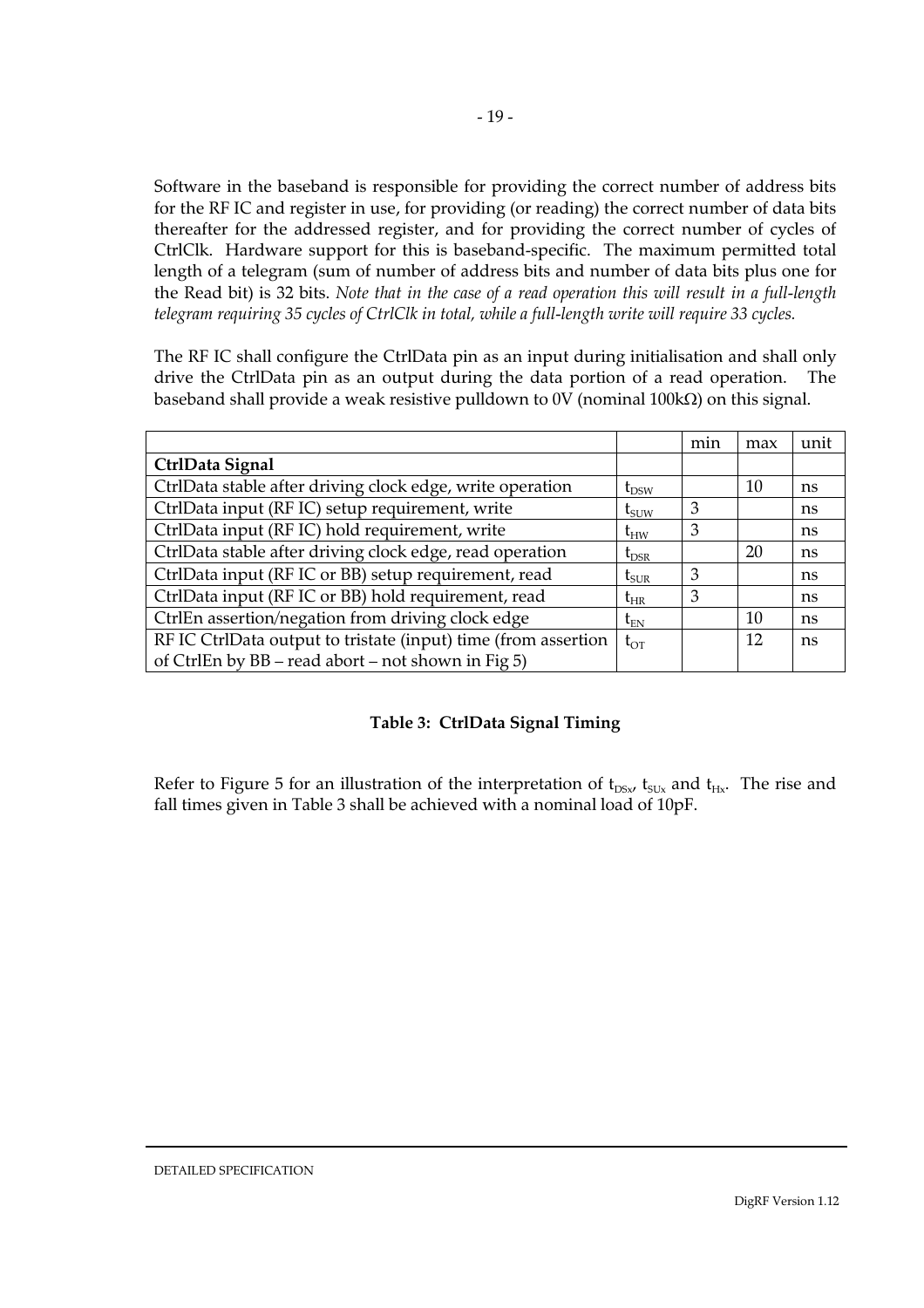### <span id="page-23-0"></span>Control interface timing



**Figure 5: Control Interface Timing** 

# **4.3.2 CtrlEn Signal**

The CtrlEn signal is used to signal the start and end of the entire telegram in write operations and the address portion in read operations. The Read bit is clocked out of the baseband by the falling edge of CtrlClk that drove assertion of CtrlEn, followed by the appropriate number of address bits. In a write operation the proper number of data bits follows immediately (driven by the baseband) and CtrlEn is negated by the falling edge of CtrlClk during the final data bit. In a read operation, the CtrlEn signal is negated on the falling edge of CtrlClk during the last address bit, and the RF IC should present the

DETAILED SPECIFICATION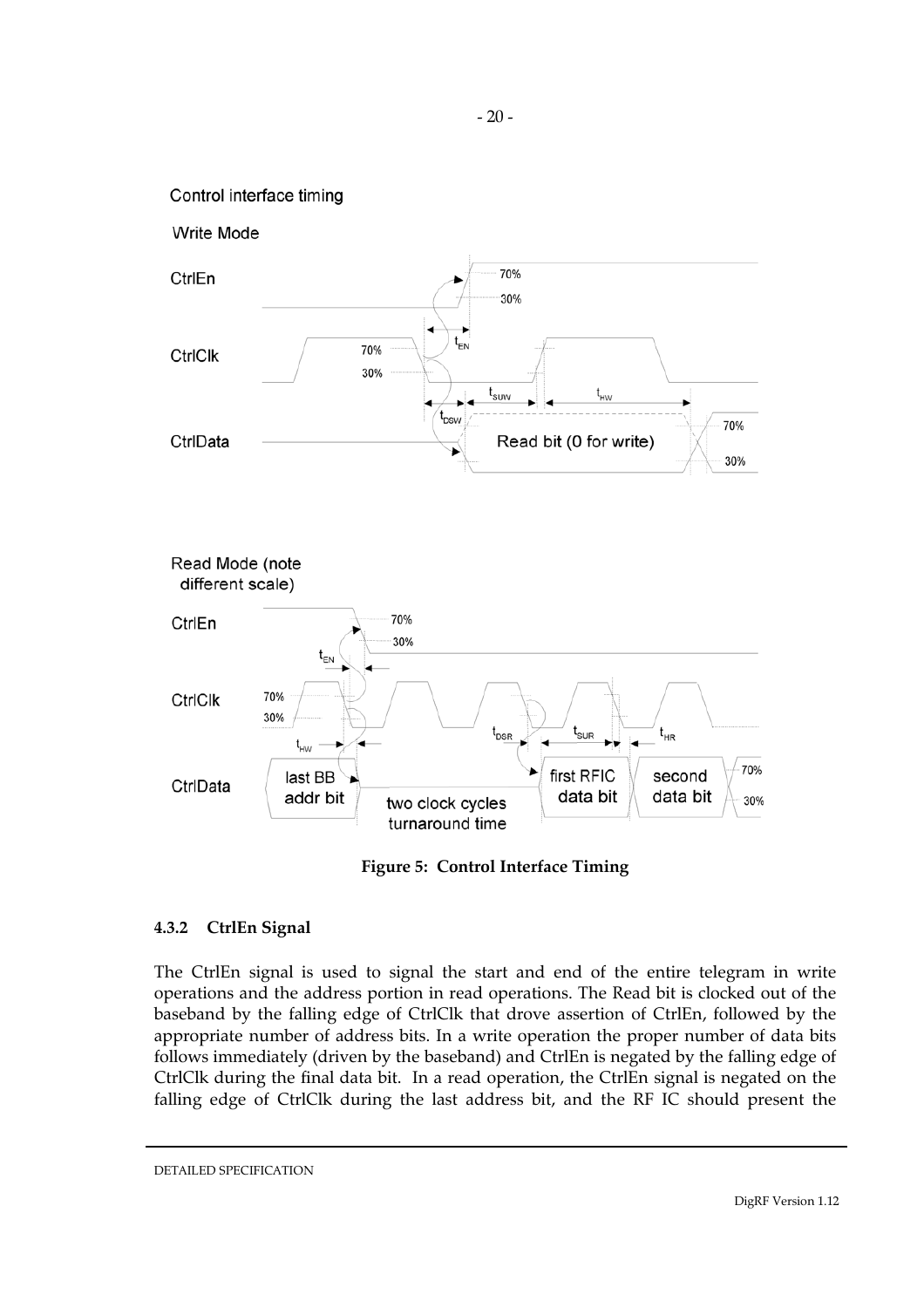<span id="page-24-0"></span>requested data starting on the second falling edge of CtrlClk after CtrlEn goes low, giving two cycles of CtrlClk for the RF IC to access the addressed register and present the data.

If CtrlEn is asserted during the data portion of a read operation the RF IC shall immediately configure the CtrlData line as an input and begin a new write operation. The baseband shall always assert CtrlEn in proper timing (clock edge) alignment to CtrlClk.

There shall be a minimum of two periods of the currently-selected CtrlClk frequency between successive telegrams on the Ctrl interface during which time CtrlEn shall be negated using the normal timing relationship. The RF IC shall latch data written to it by the end of these two clock cycles. Basebands must be capable of asserting CtrlEn to an accuracy of one quarter symbol period or better for the purposes of triggering Rx operations and Tx Block mode operations, to accommodate RF ICs that require this.

| <b>CtrlEn Signal</b>          |                       | mın |    |    |
|-------------------------------|-----------------------|-----|----|----|
| delay from driving clock edge | $\iota_{\mathrm{EN}}$ |     | ΠU | ns |

# **Table 4: CtrlEn signal timing**

See Figure 5 and Table 4 for timing details of CtrlEn.

If the interface is shared with other devices, each device shall have a dedicated CtrlEn signal to act as a device select line.

CtrlEn shall be driven low on reset.

# **4.3.3 CtrlClk Signal**

The CtrlClk signal is output from the baseband while the Control Interface is active (and not otherwise). If multiple telegrams are being sent consecutively CtrlClk may run continuously between them, observing the inter-telegram gap specified above, but must be turned off after the last one has completed.

The maximum permitted CtrlClk frequency is the same as SysClk (26MHz); CtrlClk need not, but may, be derived from SysClk. RF ICs shall accept any CtrlClk frequency up to the maximum; note that CtrlClk may, or may not, be asynchronous to SysClk. The CtrlClk frequency may vary according to the operating mode of the baseband, but shall not change during any transaction on the interface.

The polarity of CtrlClk shall be data presentation on the falling edge, for compatibility with other devices that may share this interface in some systems. CtrlClk shall be driven low on reset and held low when the Control interface is inactive.

DETAILED SPECIFICATION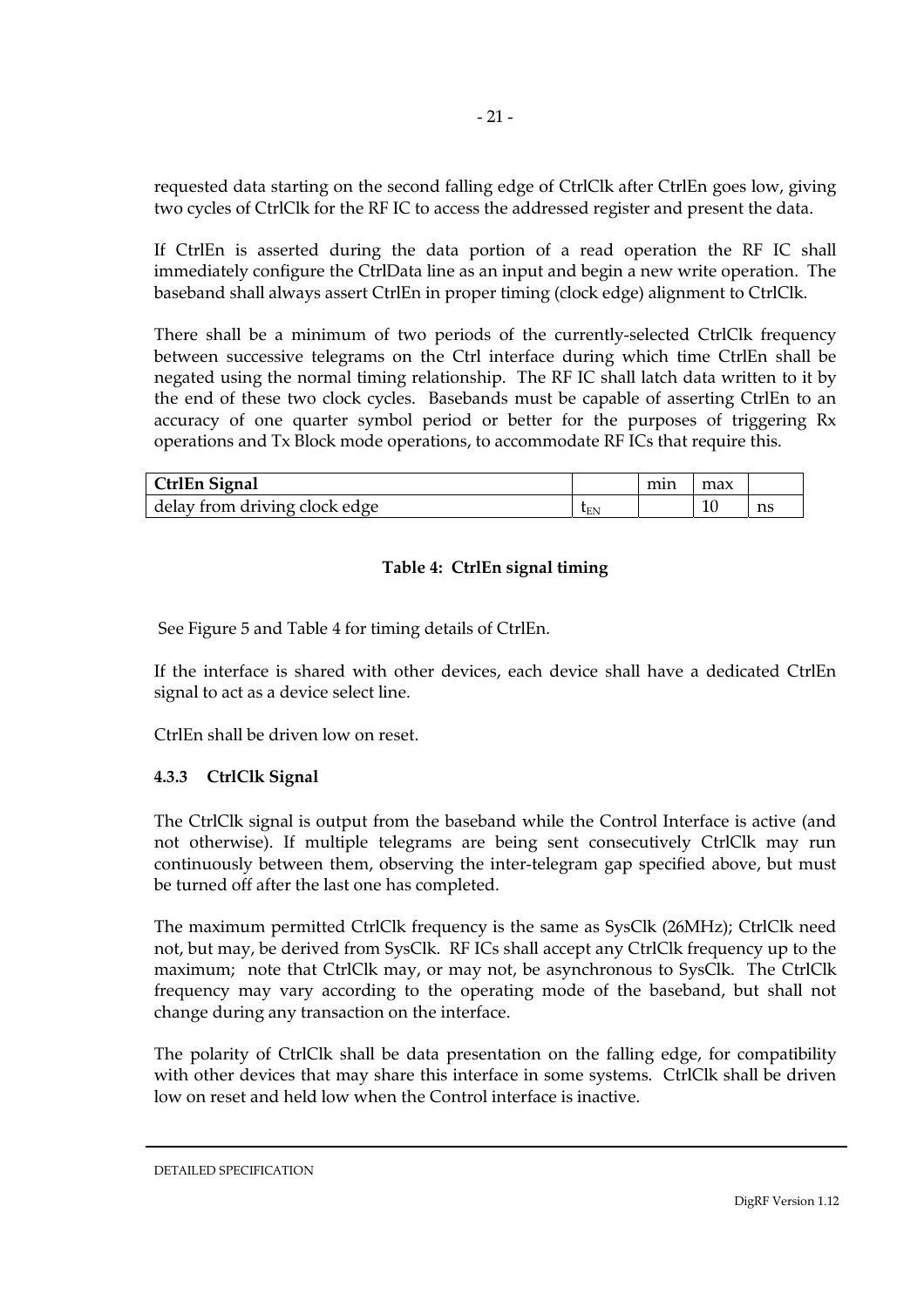

# **Figure 6: CtrlClk timing**

|                |                                    | mın       | max | unit       |
|----------------|------------------------------------|-----------|-----|------------|
| CtrlClk timing |                                    |           |     |            |
| frequency      | $_{\rm LCLk}$                      |           | 26  | <b>MHz</b> |
| period         | $L_{CClk}$                         | 38.4      |     | ns         |
| high/low time  | $L_{\text{HL}}$<br>$L_{\text{LO}}$ | 1 O<br>ıυ |     | ns         |

# **Table 5: CtrlClk Timing**

The timings given in Table 5 shall be achieved with a nominal load of 10pF.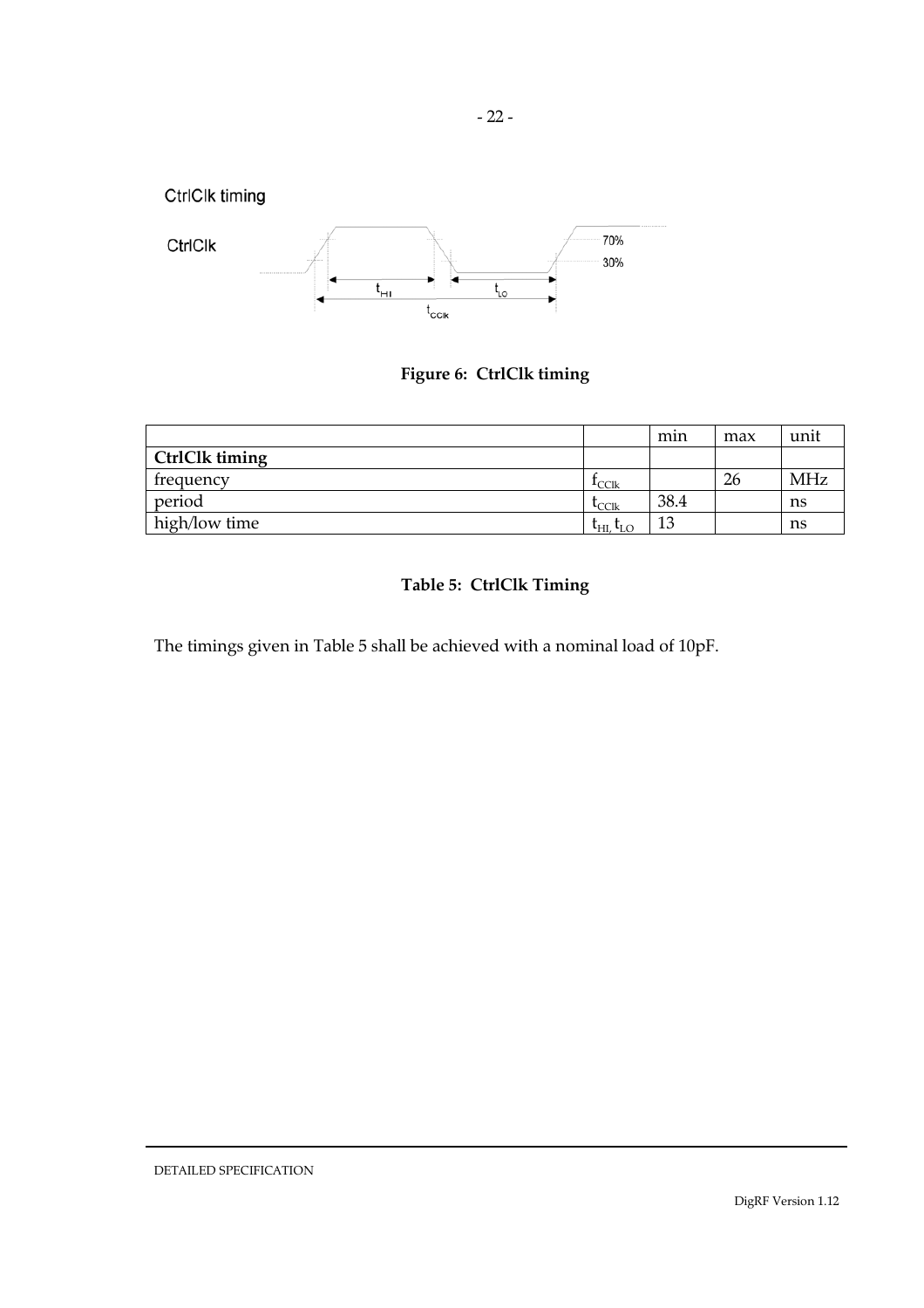<span id="page-26-0"></span>

**Figure 7: Control interface** 

# **4.3.4 Strobe Signal**

The Strobe signal is provided to support precise timing of events inside the RF IC. The most obvious example of this is the start of burst modulation and/or power ramping, but the use of the Strobe line is not constrained to these events. The Strobe line is output from the baseband and will typically be generated by timing hardware in the baseband, and may be used as desired to synchronise events within the RF IC. A typical use within the RF IC might be to advance a state machine, or to trigger the next event in an event FIFO. Any necessary programming data for such things is provided via the Control Interface and the RF IC register set.

DETAILED SPECIFICATION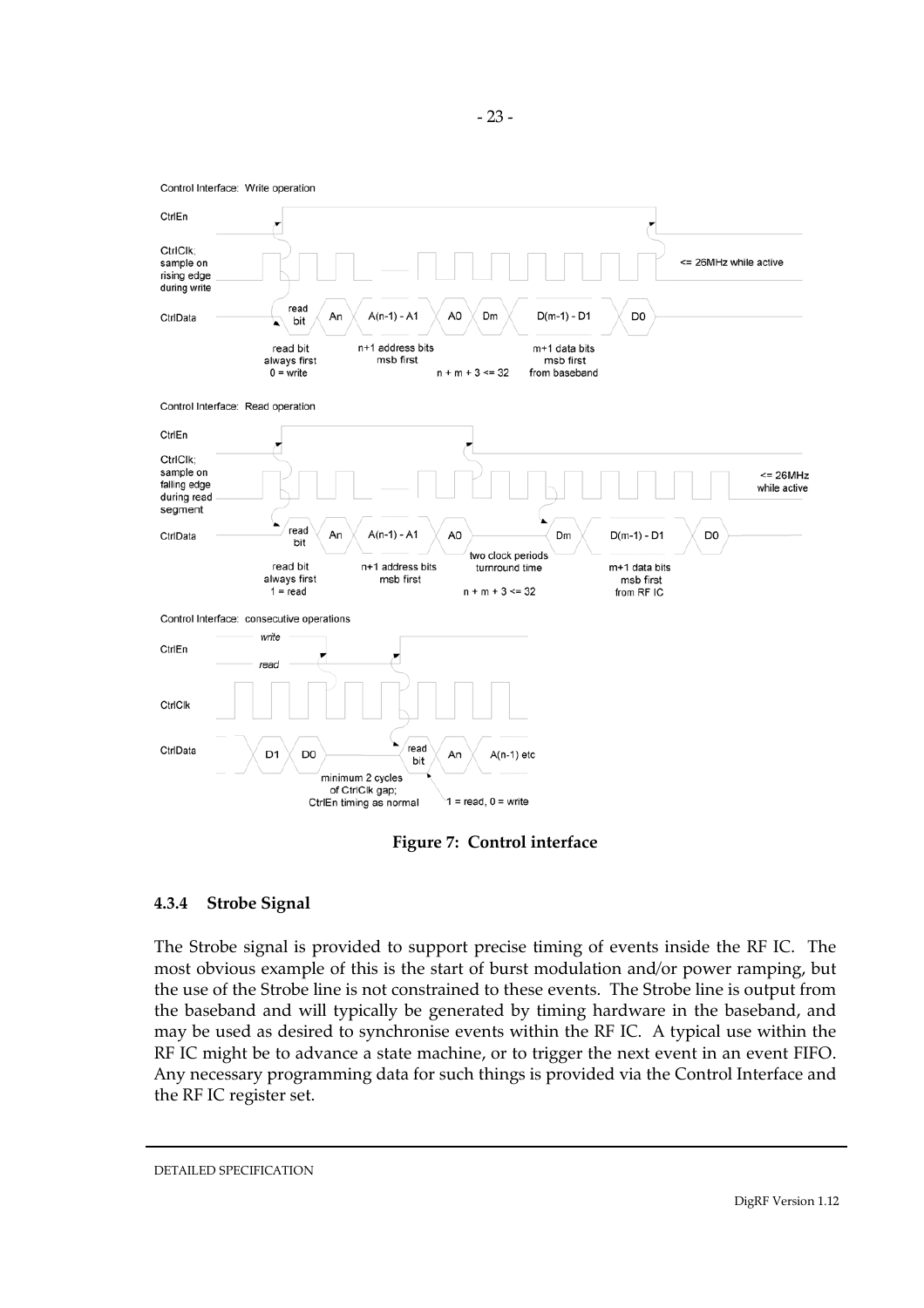<span id="page-27-0"></span>The Strobe signal is active high, shall be asserted for exactly one quarter-symbol period (so 24 SysClk cycles), and shall be negated thereafter, for a minimum of one quarter-symbol period. Also, the time between Strobe signal assertions shall always be an integer number of quarter-symbol periods. This specification does not constrain how the RF IC detects the Strobe signal; edge or level detection may be used. It is the responsibility of the baseband hardware and software to generate the Strobe signal when required in a manner compatible with the RF IC in use. RF ICs must accept the quarter-symbol granularity of the Strobe signal.

The RF IC shall detect and act on the Strobe signal within two SysClk cycles of assertion.

EMC control is required; the rise and fall times of the signal shall be not less than 2ns. *This is because the Strobe signal will definitely be used while the radio is active (eg to terminate Tx mode).* These times shall be achieved for a nominal load of 10pF.

# **4.4 Master Clock Interface**

#### **4.4.1 SysClk Signal**

The SysClk signal is generated by the RF IC while the SysClkEn signal is asserted. It has a nominal frequency of 26.0MHz. This specification does not define the frequency tolerance of the master clock, nor the means by which AFC is applied. (For example, this could be by AFC DAC in the RF IC, AFC DAC in the baseband, or by digital correction of the transmit and receive streams and other timers to take account of the prevailing master clock error.) However, device interfaces conforming to this standard shall work correctly for SysClk frequencies of 26.0MHz plus or minus at least 100ppm.



**Figure 8: SysClk timing**

DETAILED SPECIFICATION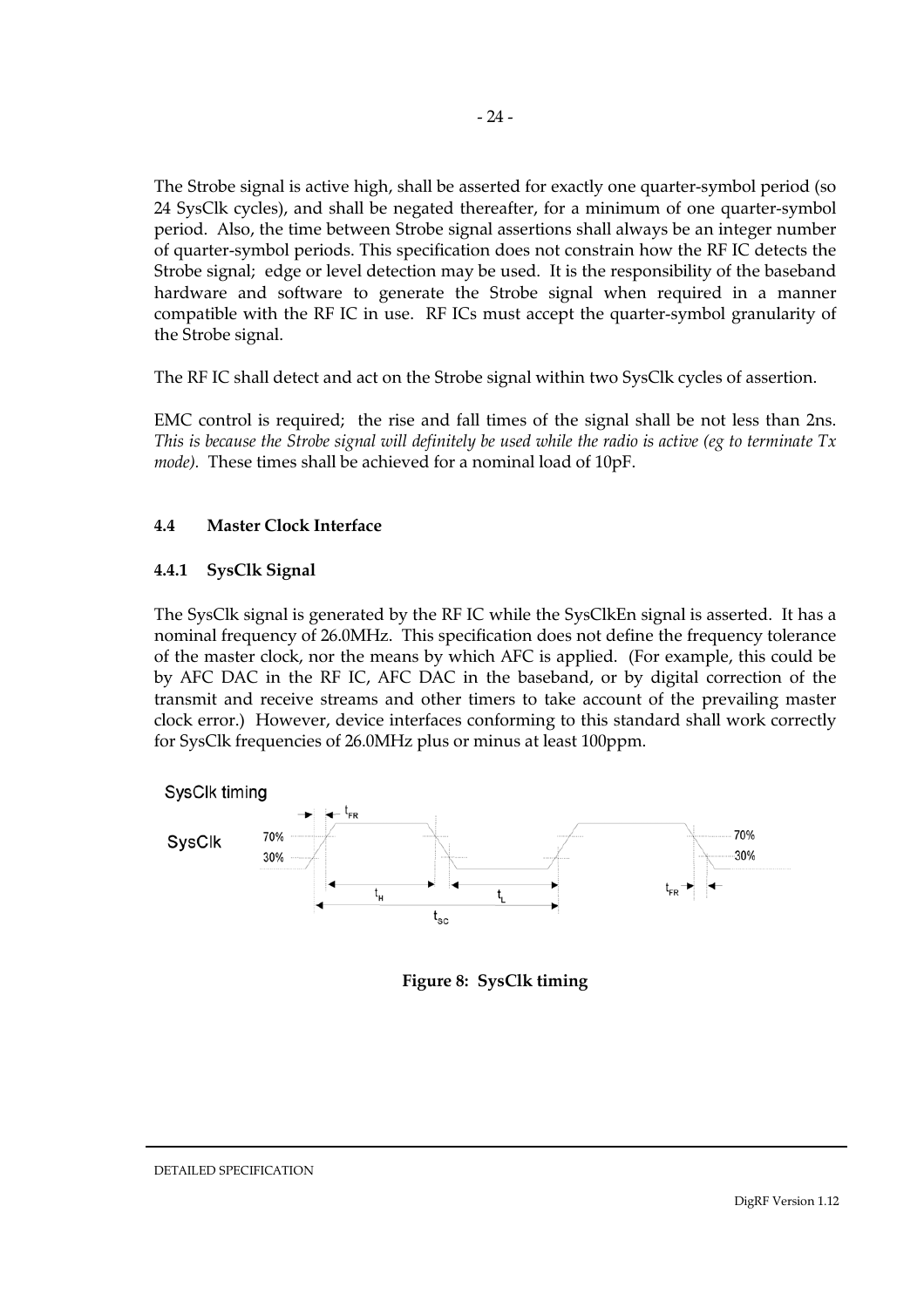<span id="page-28-0"></span>

|                       |                           | min | tvp    | max | Unit       |
|-----------------------|---------------------------|-----|--------|-----|------------|
| <b>SysClk timing</b>  |                           |     |        |     |            |
| Frequency             | $I_{SC}$                  |     | 26     |     | <b>MHz</b> |
| Period                | $t_{SC}$                  |     | 38.462 |     | ns         |
| Clock high / low time | $t_{\rm H}$ , $t_{\rm L}$ | 13  |        |     | ns         |
| fall/rise time        | $t_{FR}$                  |     |        |     | ns         |

# **Table 6: SysClk Timing**

The SysClk output intended for the baseband IC on the RF IC should be capable of driving at least 10pF while maintaining specification. It is strongly recommended that RF ICs provide a means of driving SysClk to at least one additional device; whether this is achieved by increasing the drive capability of the SysClk output or by providing additional SysClk output pins is implementation-dependent.

# **4.4.2 SysClkEn Signal**

The SysClkEn signal is generated by the baseband. It enables the RF IC 26MHz SysClk output and powers the 26MHz oscillator when asserted. When SysClkEn is negated the 26MHz oscillator shall be halted and the SysClk output shall be held low. Note that there will be an implementation-specific delay from assertion of SysClkEn to SysClk operation within the specified timing parameters.

The SysClkEn signal does not require EMC control.

The SysClkEn output on the baseband should be capable of driving at least two CMOS inputs (at least 20pF) so that it can switch the 26MHz oscillator power directly if this is required as well as drive the SysClkEn input on the RF IC.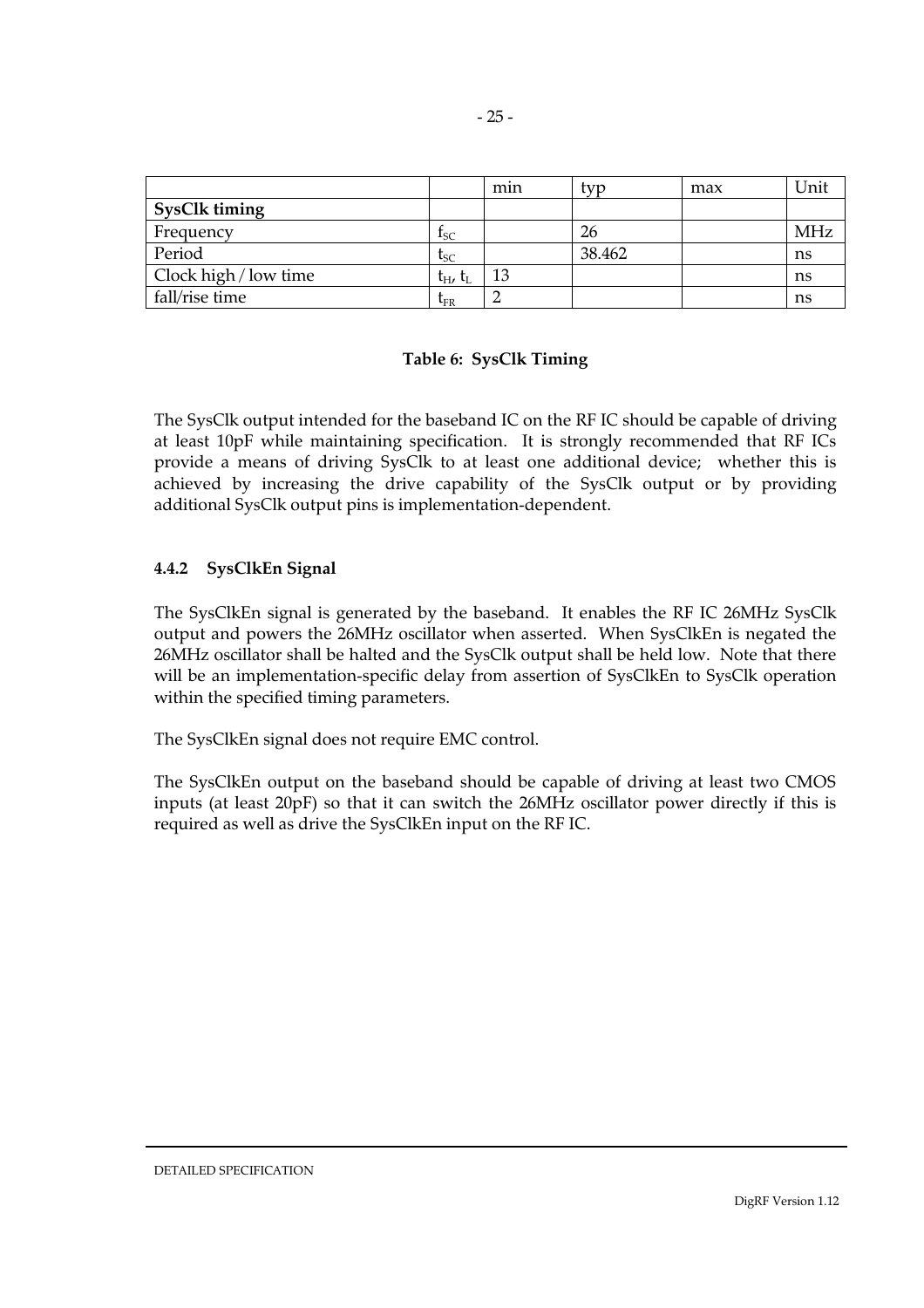#### - 26 -

# <span id="page-29-0"></span>**5 IMPLEMENTATION ASPECTS**

# **5.1 Logic Levels and Thresholds**

In order to ensure compatibility between RF ICs and basebands on different semiconductor processes and having different operating voltages, the signals in the interface, including the SysClk signal, shall comply with the following:

|                               | <b>Notes</b>                               | min                 | max                 | unit      |
|-------------------------------|--------------------------------------------|---------------------|---------------------|-----------|
| $V_{CC}$                      | interface supply voltage                   | $1.5 - 5\%$         | $1.8 + 5\%$         | V         |
|                               |                                            |                     |                     |           |
| Outputs                       |                                            |                     |                     |           |
| $V_{OL}$                      | output low voltage, $I_{OL} = 500 \mu A$   |                     | $0.2 \times V_{CC}$ | V         |
| $\rm V_{OH}$                  | output high voltage, $I_{OH} = -500 \mu A$ | $0.8 \times V_{CC}$ |                     | $\rm V$   |
| Tristate                      | tristate leakage current                   |                     | 10                  | $\mu A$   |
|                               |                                            |                     |                     |           |
| Inputs                        |                                            |                     |                     |           |
| $\underline{V_{\textsc{IL}}}$ | input low voltage                          | $-0.3$              | $0.3 \times V_{CC}$ | V         |
| $\overline{V_{IH}}$           | input high voltage                         | $0.7 \times V_{CC}$ | $V_{cc}$ +0.3       | $\rm V$   |
| $\rm I_{\rm IL}$              | input current, input $= 0V$                | $-10$               | 10                  | $\mu A$   |
| $\mathbf{I}_{\rm IH}$         | input current, input = $V_{cc}$            | $-10$               | 10                  | $\mu A$   |
| $C_{\text{IN}}$               | input capacitance                          |                     | 6                   | pF        |
| Slew rate                     | input slew rate                            | 50                  |                     | $V/\mu s$ |

# **Table 7: Logic Levels and Thresholds**

# *Notes*

Some RF ICs may operate their analog sections at higher supply voltages than this interface specification allows; however, such ICs are typically already provided with a separate supply for their digital sections that will comply with these limits. The actual interface operating voltage shall be set by the baseband; all RF ICs must accept any interface operating voltage within the limits given in the above table.

The timing constraints set out elsewhere in this specification shall be complied with under the full range of conditions given above. The operating temperature range is implementation specific.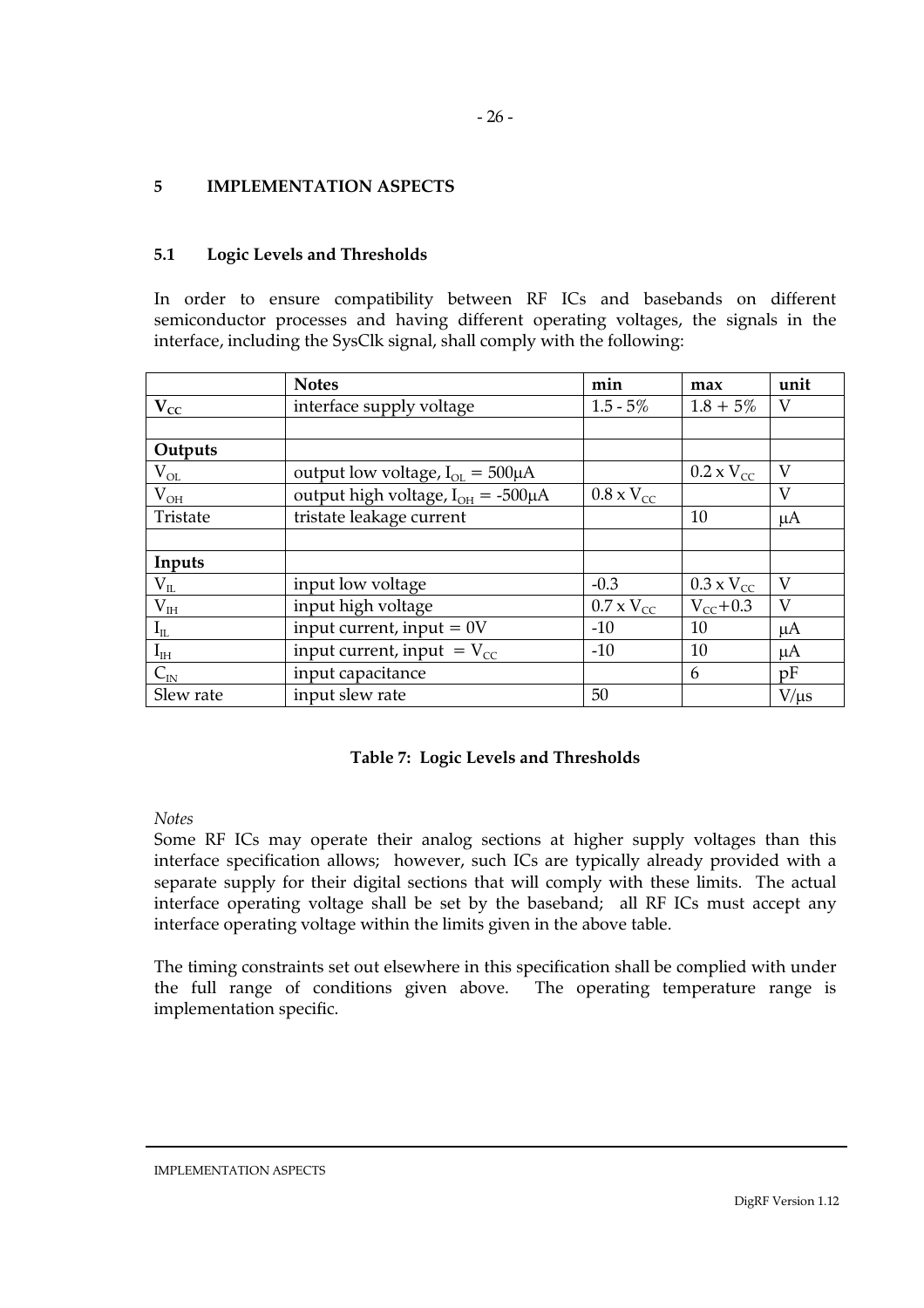# <span id="page-30-0"></span>**5.2 Digital Filter Bypass**

Basebands including a digital filter shall provide a selectable means to bypass the filter, accepting multi-bit baseband samples at the baseband input. All basebands shall support, at a minimum, 16-bit samples at two samples per symbol.

# **5.3 Digital Filter Implementation**

The precise implementation of the digital filter is dependent on the analog filtering provided in the RF IC. For this reason it is strongly recommended that digital filters in baseband chips have programmable taps. The number of taps and their resolution may also be affected by whether the radio is NZIF or direct conversion. Implementors should consider these issues when specifying a baseband digital filter; if the filter is in the RF IC, it is of course specific to that radio and should be optimised for it.

# **5.4 Tx Buffer Mode**

Basebands shall implement both Tx Stream Mode and Tx Block Mode to ensure compatibility with all RF ICs.